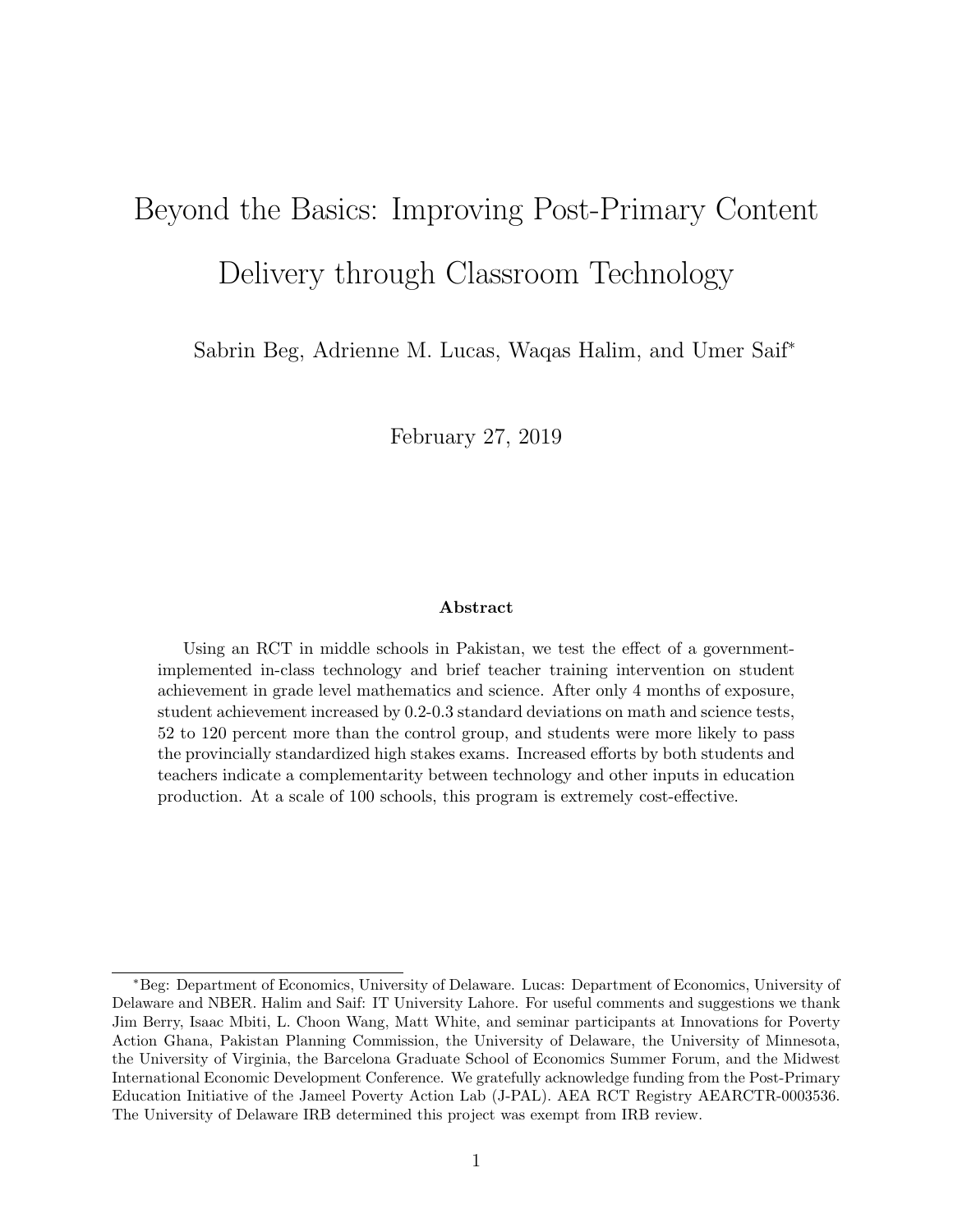# 1 Introduction

In Pakistan, as in much of the rest of the world, access to schooling has increased substantially since 2000 (World Bank 2014). The influx of new learners has strained existing school resources at the primary level and now post-primary level as these graduates progress to upper level education. As a result, in many countries as in Pakistan, learning outcomes are inadequate even for those who are enrolled in school (Andrabi et al. 2007, Muralidharan 2013). In Pakistan specifically, these learning deficiencies start in primary school (Banerjee et al. 2013) and are exacerbated at the middle and secondary school levels as students progress to more advanced material, especially in technical subjects such as science and math. Middle school education suffers from at least two challenges beyond those experienced by primary school. First, teachers themselves need to be knowledgeable and trained in more complex subject matter. Second, subject-specific textbooks can quickly become outdated. Despite the importance of subject-specific education for future labor market outcomes and poverty reduction, scant research exists on ways to increase student learning in developing countries beyond foundational literacy and numeracy (Banerjee et al. 2013). In developed countries, the growing field of education technology (ed-tech) is lauded for its potential to deliver high quality education without substantially retraining existing teachers (Escueta et al. 2017). In lower-resource settings, the model of a classroom full of computers or tablets is likely unsustainable. Our intervention leverages technology through a government implemented, scalable, relatively inexpensive program to address learning deficiencies. Specifically, we use a randomized controlled trial (RCT) to test the impact of eLearn, a program that delivers expert math and science content through short videos to grade 8 students in Punjab, Pakistan. Since this change in available inputs could be either a complement to or substitute for other forms of effort, in addition to the reduced form effect, we test the effect of the program on additional intermediate outcomes.

In treatment schools the eLearn intervention consisted of short, multimedia video presentations that corresponded to concepts in the official science and math content from the 8th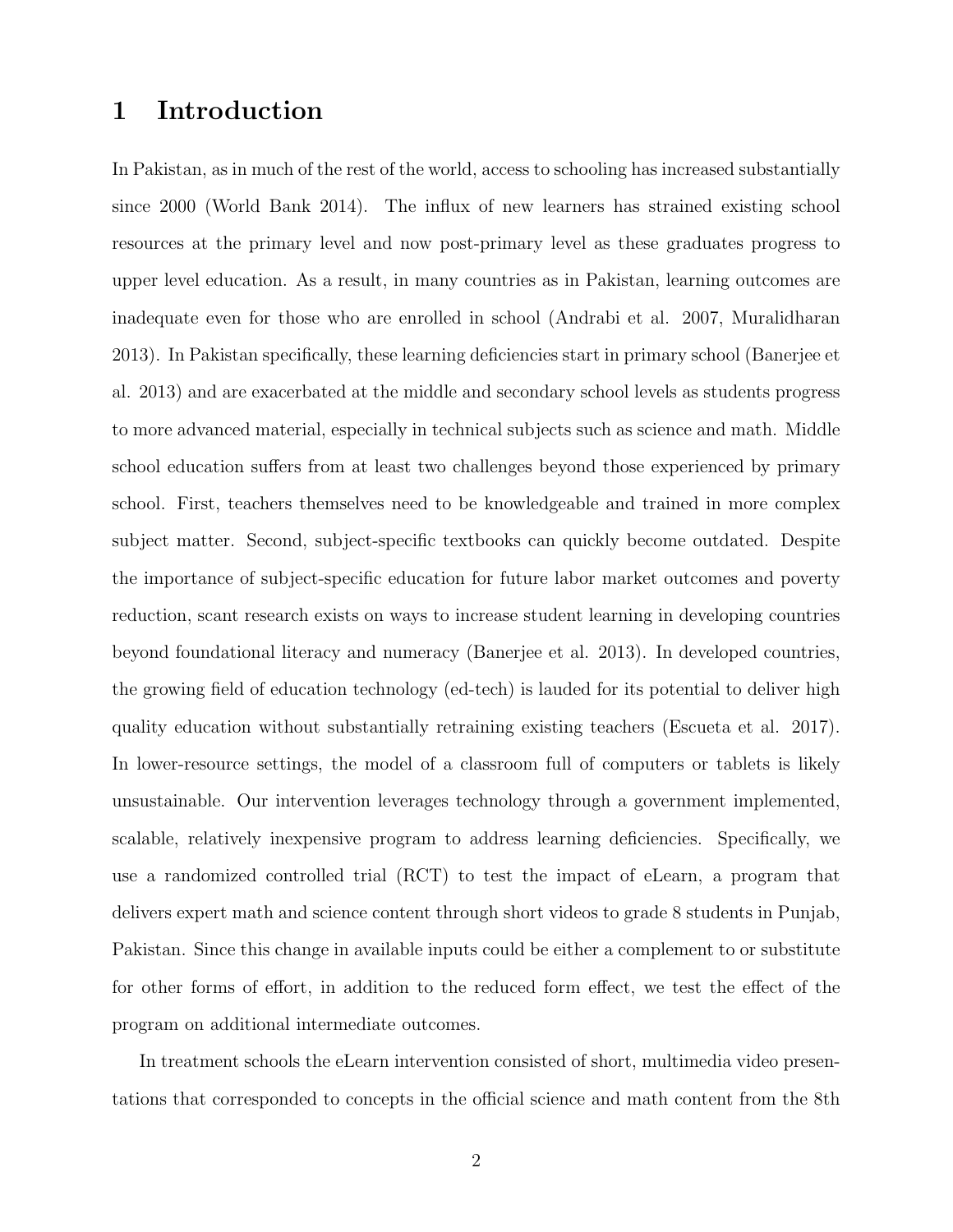grade curriculum, a few multiple choice review questions after each lecture, a small tablet for teachers to use to serve this material to a larger screen and review it on their own, and an LED screen installed in each classroom to display this content to the class. The tablets could also be used to record student grades and track student learning. Teachers were trained in how to use the multimedia content and incorporate it into a more effective teaching practice during a two day in-service training. Outside of the teacher training, all aspects of the intervention occurred during the school day.<sup>1</sup> Overall, this intervention only contained 29 total hours of content to be spread over the entire school year. The Punjab Information Technology Board and Information Technology University Lahore, two government entities, created and implemented the program as part of the province-wide "Education Road Map." All trainers and content providers were government employees. The intervention was designed to complement existing practices and teachers, not add additional employees or act as a substitute for existing personnel.

The intervention increased student achievement by 0.26 standard deviations in math, 0.27 standard deviations in science, and 0.32 standard deviations in a combined score despite students receiving only 4 months of exposure. Unlike many studies, we also test whether the intervention increased scores on an provincially standardized, high stakes test. Our score increase is not an artifact of our content being particularly relevant to our test. Students also scored 0.28 standard deviations higher on the combined math and science sections of this test that students take at the end of grade 8. Further, our intervention did not shift the focus away from other subjects as we find no changes to the other subject scores on the provincial standardized test. In contrast with other interventions that targeted grade level material and found larger, or the only gains, among students with high scores at baseline, students across the baseline test score distribution gained equally and it increased the likelihood that students passed the grade 8 test by 7 percentage points (Glewwe et al. 2004; Glewwe,

<sup>&</sup>lt;sup>1</sup>The intervention was designed to have an additional at home component that would provide students with interactive SMS review questions on their households' mobile phones. Unfortunately, this component was barely implemented during the period under study. The estimations include this component, but it is likely at most a marginal contributor to the overall effect. See more details in Section 3.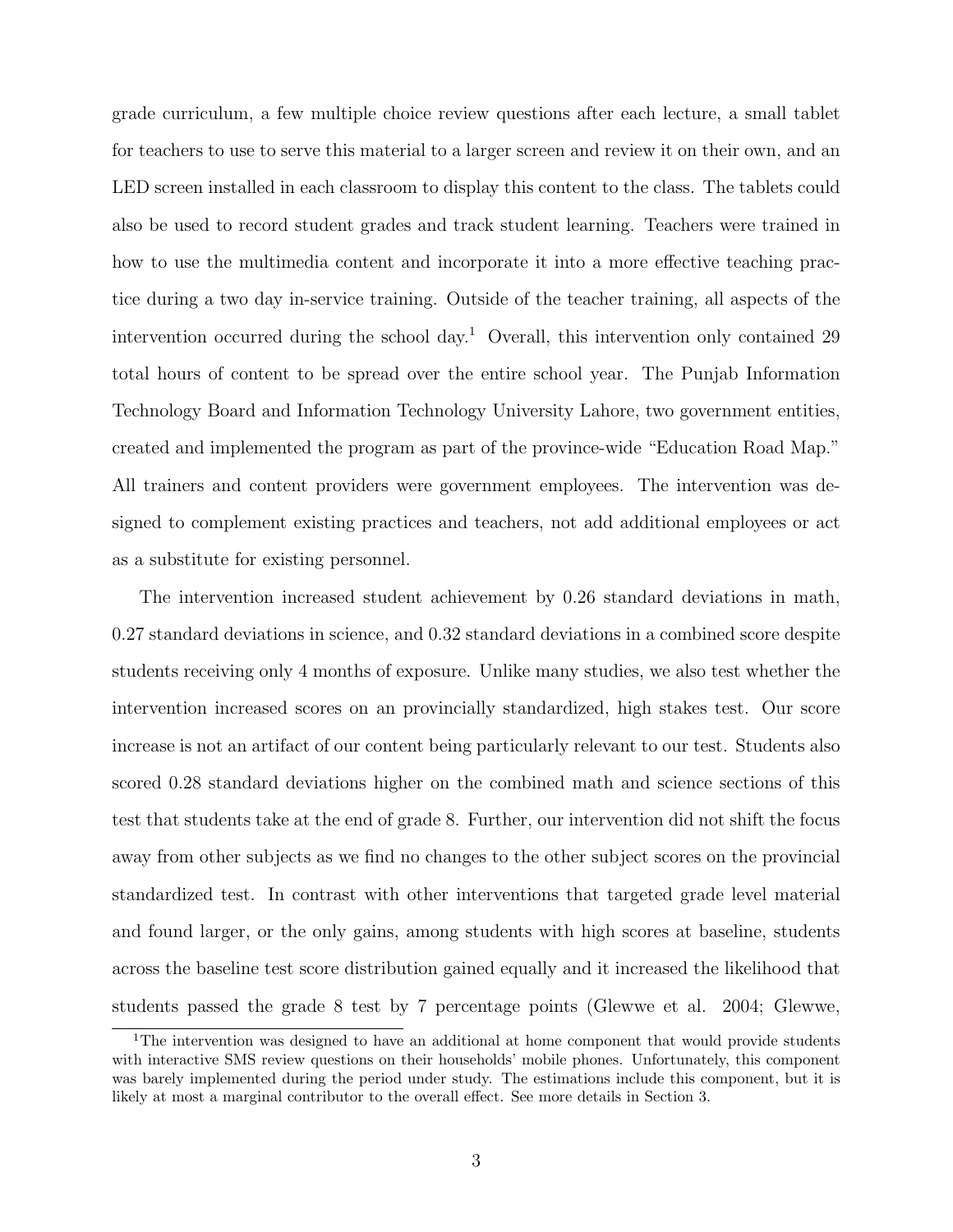Kremer, and Moulin 2009). Therefore, grade level content implemented at the middle school level does not necessarily exacerbate pre-existing achievement heterogeneity.<sup>2</sup> When we test for heterogeneous effects by gender, we find some evidence that girls' scores increased more than boys on the provincially standardized exams.<sup>3</sup>

To understand the complementarity vs. substitutability of inputs in the education production function, we estimate the treatment effect on both student and teacher effort. We find that both students and teachers are more likely to be present in school.<sup>4</sup> Teachers in the treatment schools spend more time preparing for lessons and are more likely to report that students directly asked them for help outside of class time. We do not find any statistically significant changes in the self-reported likelihood that teachers hold private tutoring outside of school hours. We find almost no evidence of any heterogeneous changes in effort by the gender of pupils in the school.

Effective, inexpensive methods to improve achievement at the post-primary level or beyond foundational literacy and numeracy are relatively unknown despite their rising importance as more children worldwide complete primary school. Existing post-primary research has compared secondary schools that varied on many dimensions of quality (e.g. Jackson 2010, Pop-Eleches and Urquiola 2013, and Lucas and Mbiti 2014) or focused on attributes of the school day (Bellei 2009). Muralidharan, Singh, and Ganimian (2016) found positive achievement effects for middle school students from an after school program that combined computer assisted learning (CAL) with personal tutoring. Despite their focus on students in middle school grades, the intervention was not primarily about middle school content since most of the study pupils were well behind grade level.

Most of the research on the effects of increasing school-based inputs in developing countries has focused on foundational literacy and numeracy skills in primary school. Research

<sup>&</sup>lt;sup>2</sup>As our students already completed seven years of school, the average student may be closer to grade level than the primary school age students in the other studies.

<sup>3</sup>As is common in Punjab, all of our study schools are single gender, therefore these differences may be due to differences between schools and not student gender. See more details below.

<sup>4</sup>This difference in attendance is not differential by both treatment status and achievement. Our estimates of Lee (2009) bounds confirm the achievement effects.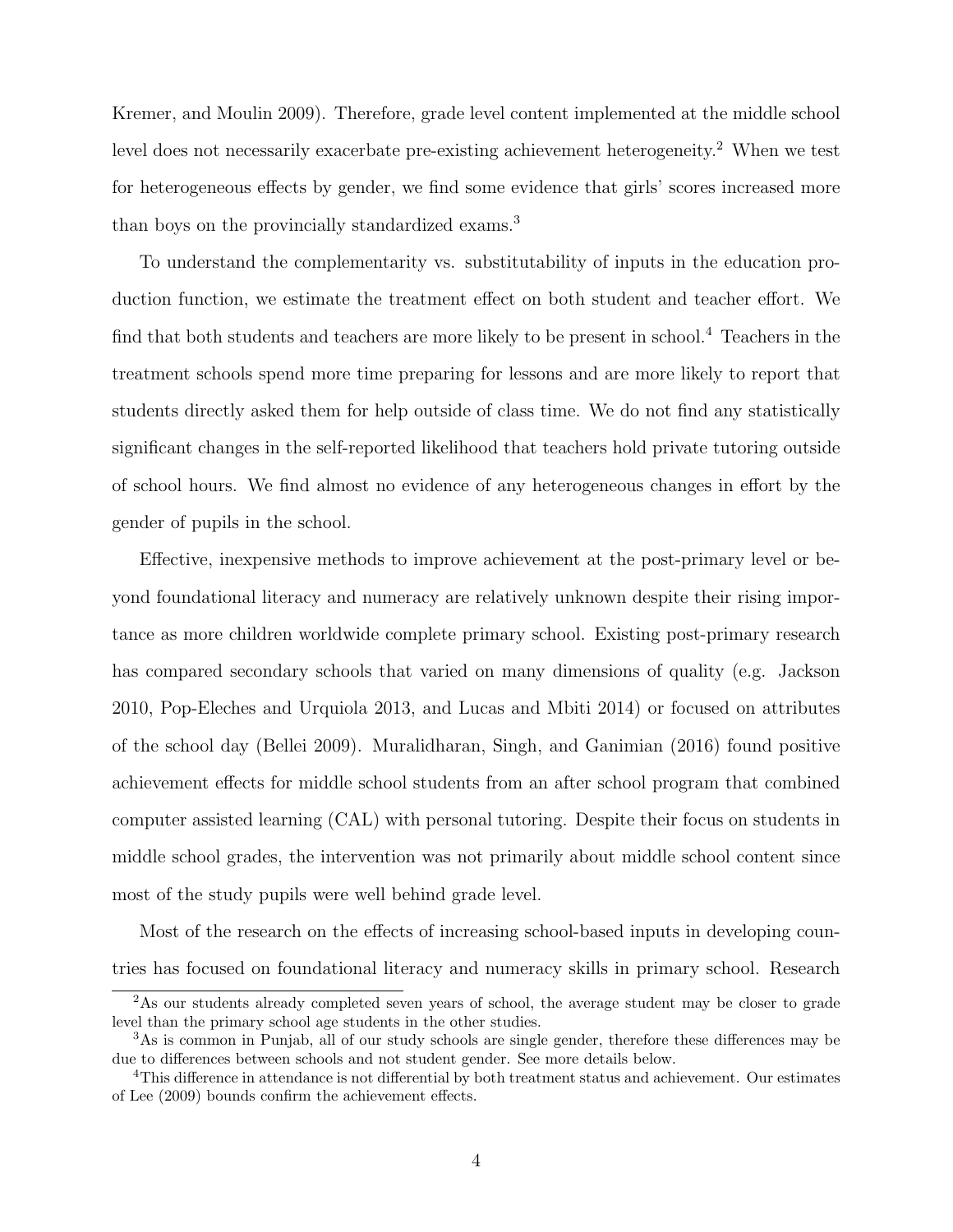on primary schools has shown the importance, and effectiveness, of such interventions as instructional materials, teacher training, grouping students by ability, and providing additional contract teachers (e.g. Banerjee et al. 2007, Duflo, Dupas, and Kremer 2012 and 2015, Lucas et al. 2014, and Andrabi et al. 2015. See McEwan 2015 for a further summary). In contrast, other papers have improved school infrastructure or provided teaching materials without corresponding achievement effects (e.g Newman et al. 2002, Glewwe and Kremer 2004, Glewwe, Kremer, and Moulin 2009). The applicability of these methods to higher grades that require more specialized content knowledge is largely unknown.

Specific to leveraging technology in primary schools, the most common intervention in developing countries has been computers and CAL software. The evidence of this model of technology introduction is mixed and often related to the amount of training received by teachers, whether the technology is integrated into the curriculum, or the existing knowledge of the students.<sup>5</sup> In developed countries, almost all CAL studies have found positive effects, especially in mathematics (Escueta et al. 2017). Other studies have provided classroom lessons to rural primary schools or preschools through satellites or audio CDs (e.g. Johnston and Ksoll 2017 and Naslund-Hadley, Parker, and Hernandez-Agramonte 2014) finding positive effects.<sup>6</sup>

Our research contributes to the understanding of improving achievement in six important ways. First, we leverage technology during the school day to improve content specific achievement beyond foundational literacy and numeracy. Second, the intervention is lighter touch than many programs that required multiple hours per week of student time either during or after school. Third, our intervention is substantially cheaper to scale than other interventions with similar effect sizes. The marginal cost per school was \$9/student. Even with the inclusion of the substantial content fixed costs, the cost would be \$15/student at

<sup>5</sup>For example, Banerjee et al. (2007), Linden (2008), He, Linden, and MacLeod (2008), Barerra-Osorio and Linden (2009), Carrillo et al. (2010), Lai et al. (2013), Mo et al. (2014), Lai et al. (2015), Bai et al. (2016), and Lai et al. (2016)

 $6$ The extent to which the SMS part of the intervention was implemented, it builds on Aker et al. (2013) that found that mobile technology was a complement to rather than a substitute for highly educated teachers.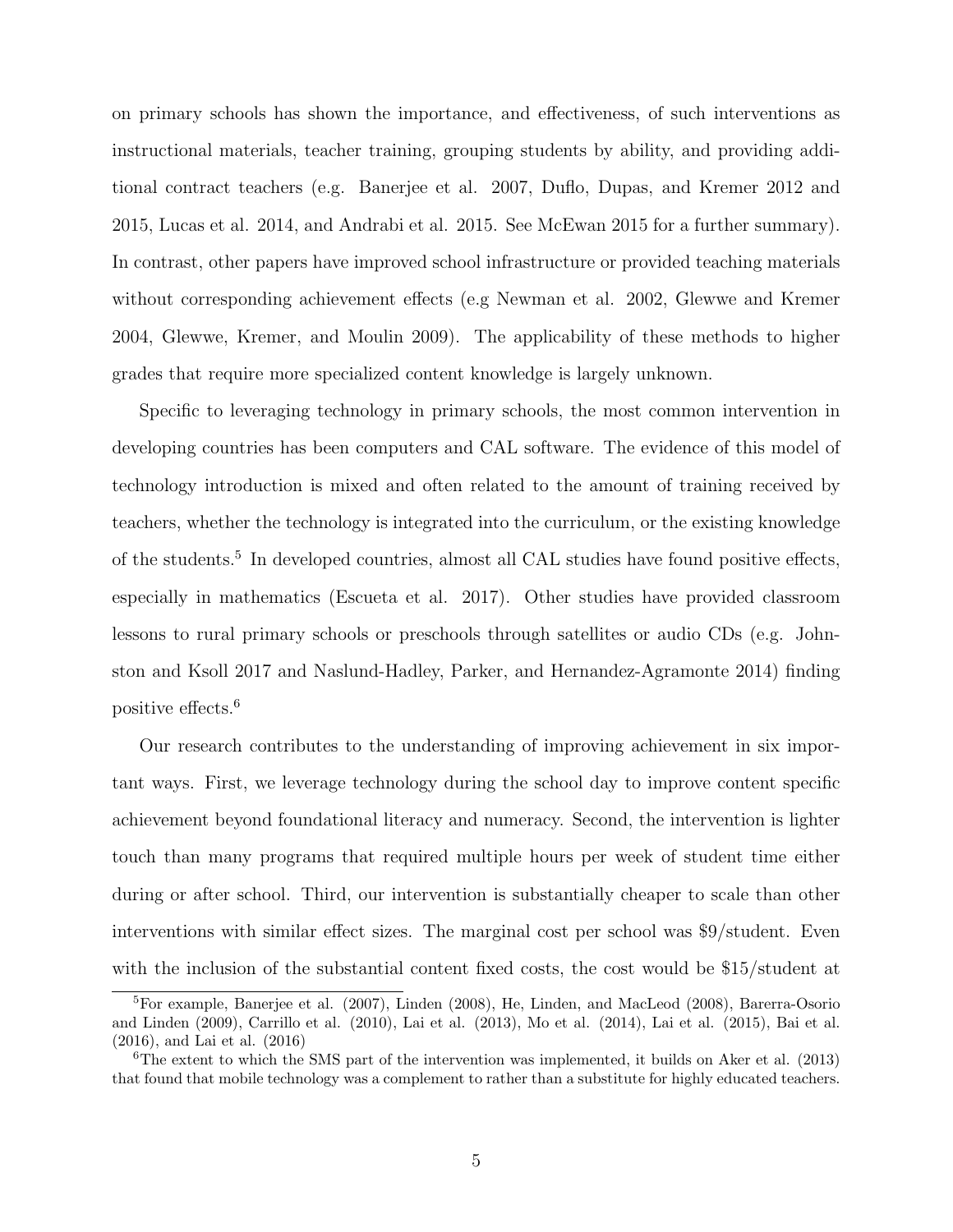the scale of 100 schools.<sup>7</sup> Fourth, our effect sizes are especially large for only 4 months of exposure. Fifth, our intervention was designed and implemented with the provincial government of Pakistan, not a non-governmental organization, as part of of the Education Road Map, ensuring a program directly salient to issues the government found pressing and increasing the possibility of scale-up of the program. Sixth, we find significant positive effects on independent tests conducted by the government, indicating that our intervention not only assists student learning, it potentially benefits real, longer term student outcomes that may depend on performance on government tests.

# 2 Background on Schooling in Pakistan

The Pakistani school year begins in April, consists of a two-month break in June and July, and ends in March of the following year. In Pakistan, primary school, i.e. junior school, consists of grades 1 through 5. Middle school follows with grade 6 through 8. All of our study schools are single gender, as is typical of government middle schools in Pakistan.

At the conclusion of middle school, all students take provincial standardized exams. A student's score on this test signals completion of middle school and partially determines admission to government secondary school. In Punjab the standardized exam is the Punjab Examination Commission (PEC) exam that covers 5 subjects: English, Islamic Studies (or Ethics for non-Muslim students), Mathematics, Science, and Urdu. The Islamic Studies, Mathematics, and Science portions of the test are available in both English and Urdu. Instruction at the middle school level occurs in a blend of English and Urdu. Secondary school and higher secondary school are grades 9-10 and grades 11-12, respectively. Government schools at all levels charge at most minimal tuition fees.

Student achievement in government schools is quite low. In Punjab, our region of study, Andrabi et al. (2007) found that government schools lacked basic facilities and teaching

<sup>&</sup>lt;sup>7</sup>These costs include the development of some content that was at most marginally implemented during our period of study and some content that was not implemented at all. See the Cost Effectiveness section for more details.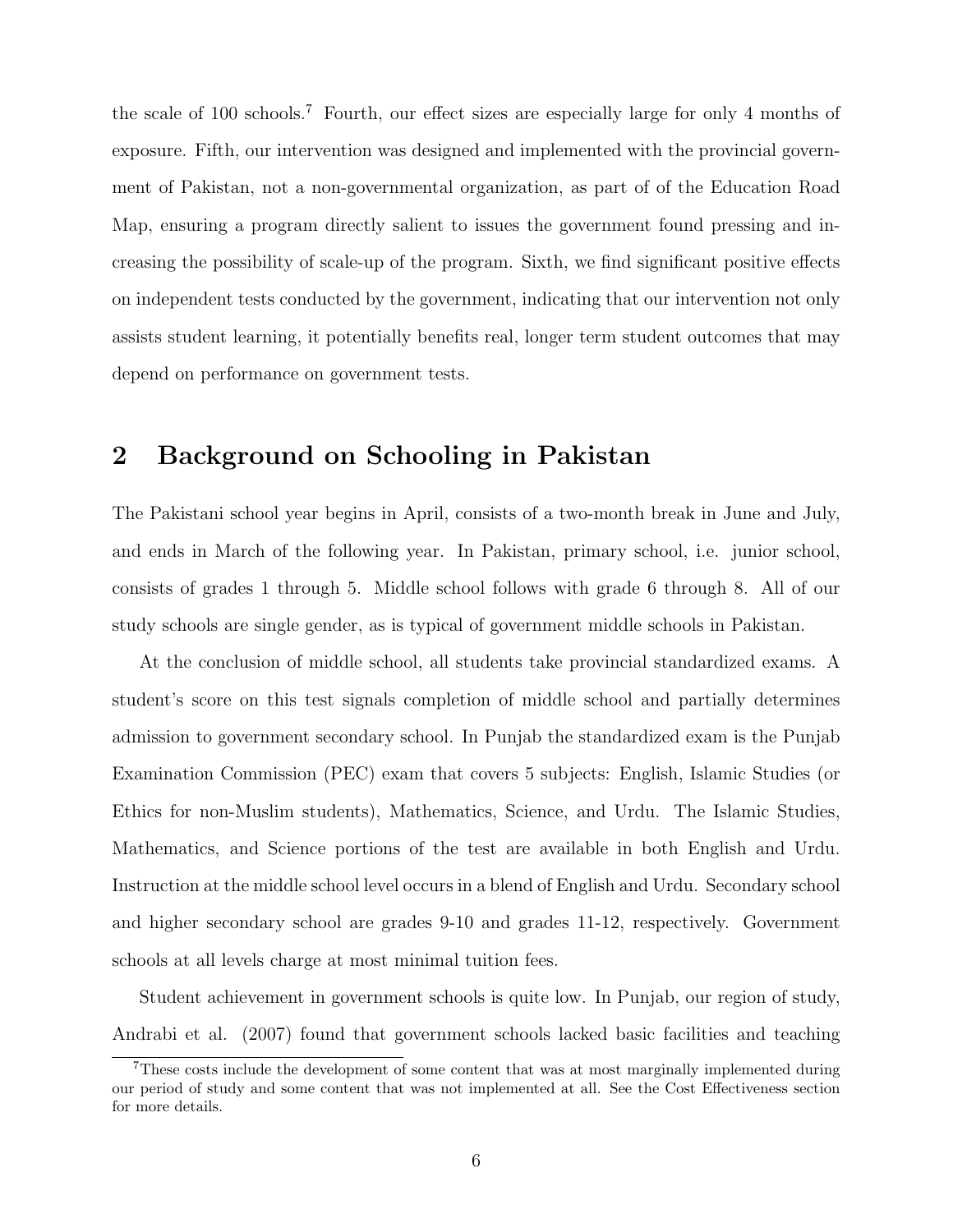resources. Similarly, Andrabi, D, Kremer, Moulinas, and Khwaja (2013) found that unavailability of qualified teachers in Pakistan constrained educational provision. Despite challenges faced in the education sector, many dedicated individuals are working in the sector under difficult circumstances, and this project focuses on supply side interventions that maximize and augment available inputs.

In most developing countries, including Pakistan, the "technology of instruction" typically consists of teachers using a "chalk and talk" method to teach a classroom of students (Glewwe and Muralidharan 2015). From our experience in Punjab, this method seems to be ineffective in large classrooms if the teachers are not trained in the subject themselves, or if teachers lack continuous assessment and feedback to ensure all students adequately follow the subject material. Additional instructional tools and training teachers on incorporating them in lectures could have a substantial impact.

# 3 Intervention

Our intervention, eLearn, was part of Punjab's broader "Education Road Map" to improve education throughout the province. eLearn was developed and implemented by the Punjab provincial government, Information Technology University Lahore, and the Punjab Information Technology Board, an autonomous department under the Planning and Development Department of the Punjab government. This small-scale implementation of the program was designed to inform the larger scale-up of the program that started in 2018.

To increase student learning, our eLearn intervention increased the availability of high quality subject specific content through technology and a two day teacher in-service training.

The main component of the intervention was video lectures. Each video lecture was developed and presented by subject experts to explain a particular math or science concept. All videos directly mapped to the units of the official curriculum.<sup>8</sup> A single presenter appeared

<sup>8</sup>The math content was a total of 12 hours and 21 minutes broken into 77 videos of between 1.5 and 21 minutes in length with an average of 10 minutes per video. Each of the 10 units of the official curriculum had at least 35 minutes of content and 4 videos. For science, the total video length was 16.5 hours, spread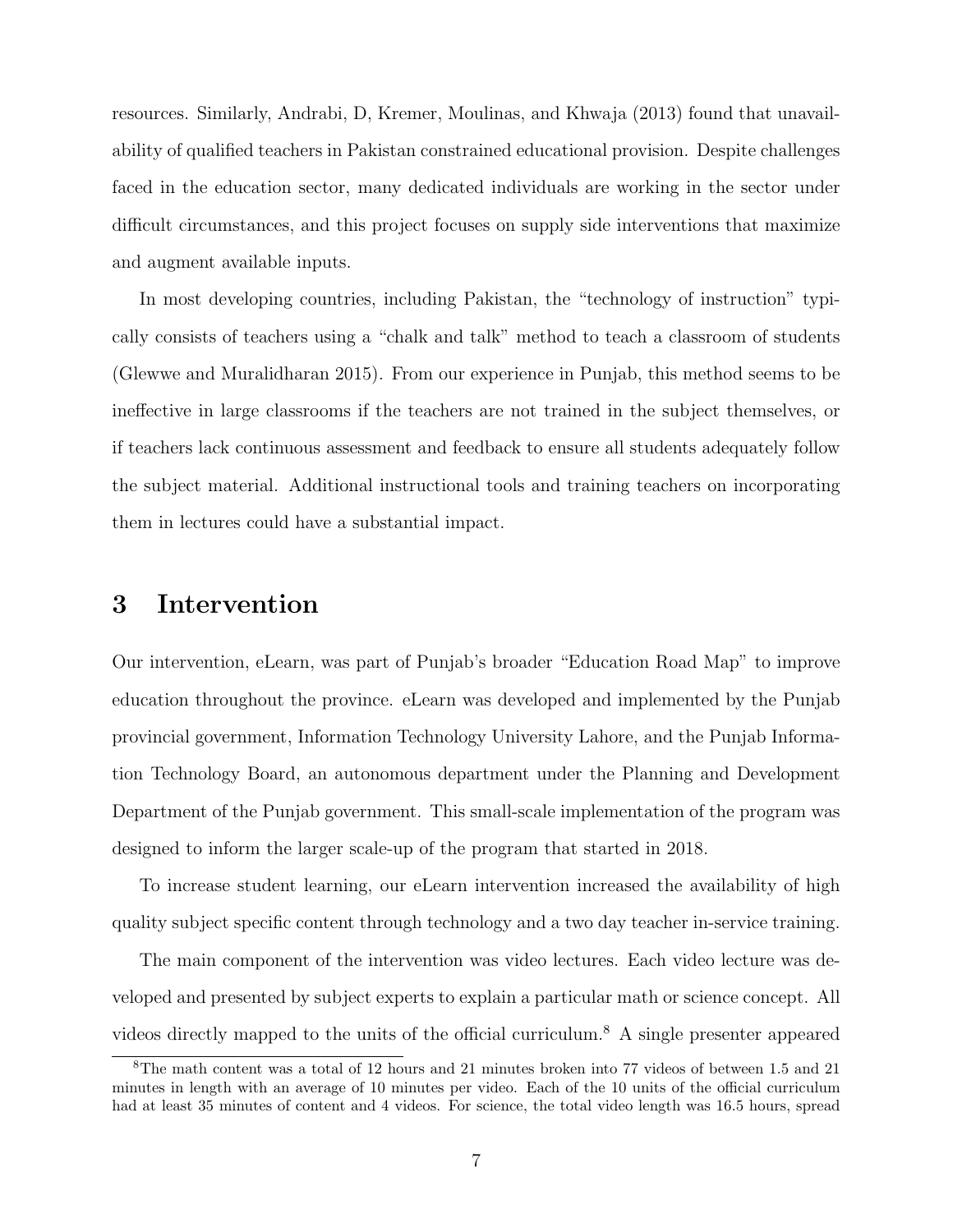in all videos related to a particular unit. All presenters were government employees. Of the 22 units of content, men were the subject experts for 21 units.<sup>9</sup> The total content across all videos was about 29 hours. These lectures contained spoken Urdu with an occasional English word and all words written in English, as is typical in Pakistani middle schools where textbooks are often in English and instruction occurs in a mix of English and Urdu. Paired with some videos were an additional 3 to 5 minutes of multimedia content that the teacher could play to reinforce the content of the videos, e.g. an interactive animation of photosynthesis.

To see and display these video lectures and multimedia content, teachers were given small, pre-loaded tablets. Teachers could use these tablets to watch the videos themselves when preparing for lectures and project them on installed LED television screens. These tablets further contained 3 to 5 multiple choice assessment questions and their answers that teachers could use to engage the class after each video and suggestions for further in-class activities relevant to each topic. This classroom technology was designed to augment and complement the teachers' existing teaching techniques.

To display this content to the class, 40 inch LED televisions were installed above the existing chalk or white board enabling teachers to continue to use the board in an interactive way with the videos.

Teachers received a two day in-service training session that oriented them on the new technologies and introduced a blended learning approach that combined their own face-toface teaching with technology-enabled multimedia content. The training encouraged them to use the technology to enhance their role in the classroom and trained teachers on how to use the videos, related assessment tools, and activities on their tablets for more effective teaching. All treatment teachers in a district attended the same training regardless of their gender or the gender of their students.

An additional component of the intervention was designed to engage students and parents

across 115 videos of between 3 and 27 minutes in length with an average of 8 minutes. Each of the 12 units of the official science curriculum had at least 23 minutes of content and 2 videos.

<sup>9</sup>The only female presenter appeared in the environment unit of the science curriculum.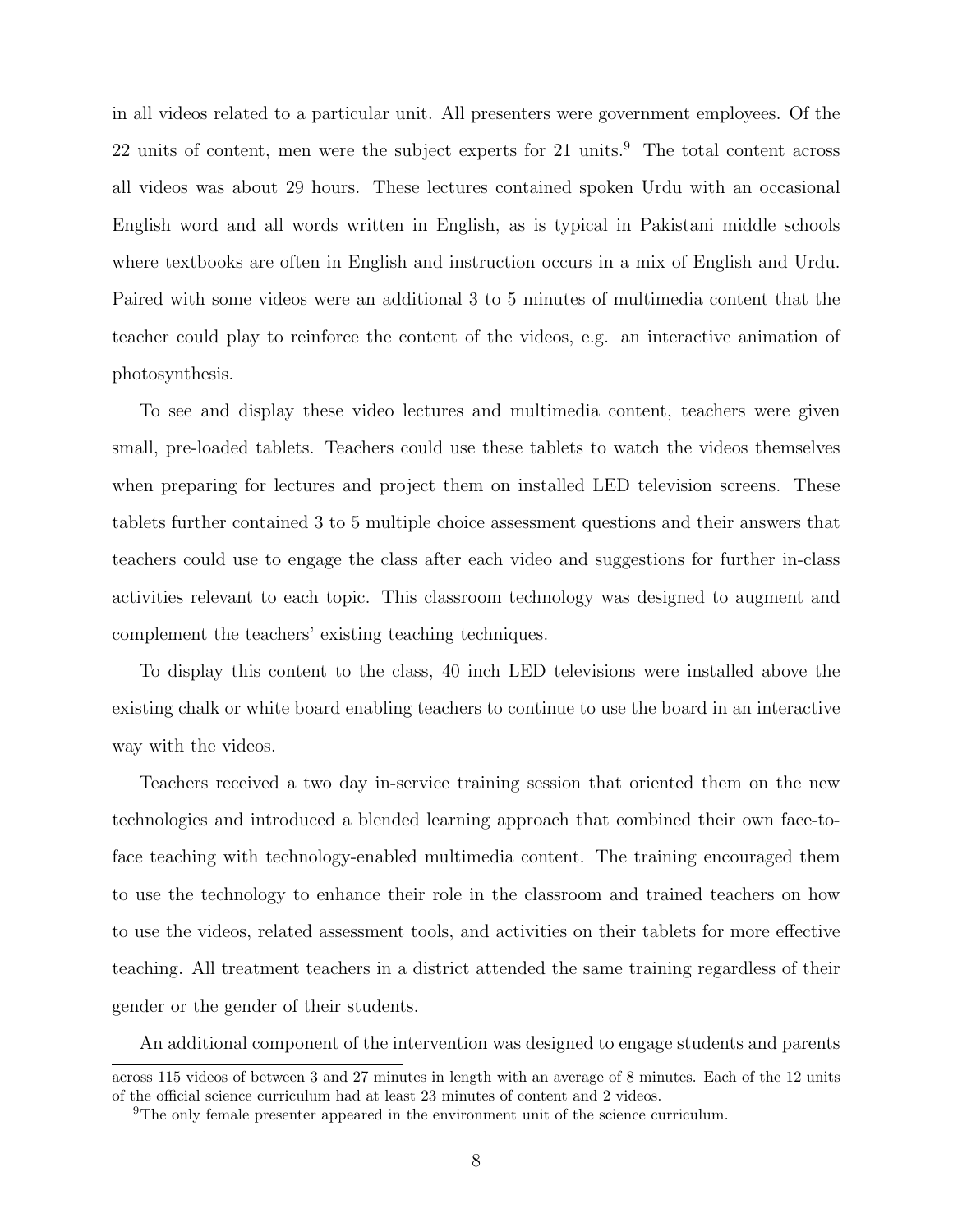at home, but was at most marginally implemented. Students were to be engaged through an at home SMS-based Intelligent Tutoring System (ITS). As designed, at the conclusion of each of 22 chapters of the curriculum, students should have received an SMS blast on their household's mobile phone that the ITS system was available for their use.<sup>10</sup> This ITS system would have allowed students to use text messages to receive and respond to review questions. Unfortunately, due to delays this part of the intended intervention was barely implemented during our period under study. Project records indicate that only one third of the treatment schools received at least one module, consistent with the 25 percent of students in the treatment group who reported receiving at least one module. Among those students who received at least one module, only 10 percent, or 2.5 percent of the overall treatment group, received more than 3 modules. Finally, the mobile carrier used for broadcasting the SMSs incorrectly charged the students to respond to these texts leading to low take-up even among those who were reached. An interactive voice response system (IVR) was to call parents to inform them that their child was absent and allow parents to respond with the reason for the absence. The IVR system was not operational during our period of study. Therefore, while at home engagement was designed to be a component of the intervention, this piece was substantially less intense than intended.

Our intervention took place during the 2016-2017 school year. Teachers were surveyed and students were surveyed and given the baseline exams in August after the end of the June-July 2016 school holidays. The teacher trainings and hardware installation occurred in October. Our follow-up surveys and exams occurred in January. The PEC standardized exams occurred in February. Therefore, students and teachers were exposed to the intervention for at most 4 months between the baseline and follow-up testing.

<sup>10</sup>Almost all study students reported having at least one mobile phone in their household and 80 percent reported having two or more in their household.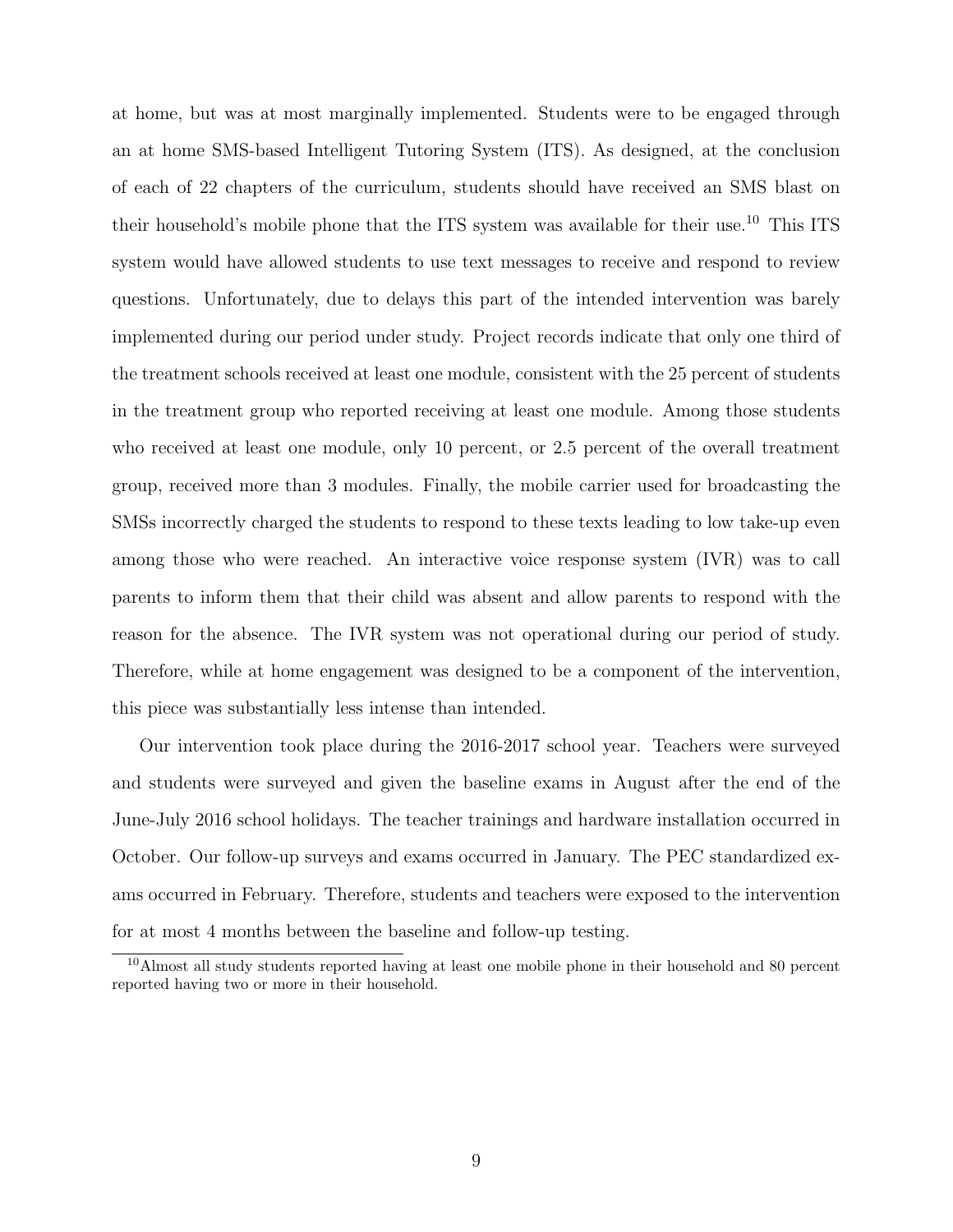# 4 Conceptual Approach and Empirical Strategy

The primary conceptual difficulty in assessing the effects of various inputs into the education production function are the non-random allocation of resources and their typical correlation with household and school attributes, leading to biased estimates. To alleviate this concern, we designed a 60 school randomized controlled trial of our intervention. In this section we first provide a simplified framework to demonstrate how the intervention may enter the education production function and then provide our empirical strategy.

## 4.1 Conceptual Approach

Consider a simplified education production function in which a student's achievement (A) is a function of inputs  $(x)$ , and effort  $(e)$ , where e may respond to the other inputs. Thus we have

$$
A = f(x, e(x))
$$
\n<sup>(1)</sup>

Our experimental design increased the teaching inputs available to a classroom. Since these items were not already available to schools, this shock should be an unequivocal increase in  $x<sup>.11</sup>$ 

When we estimate the reduced form effect of our program, we are effectively taking the total derivative of Equation 1:  $\frac{dA}{dx}$ . Our first empirical specifications will do this.

In further exploration of the effects, we will consider the partial derivatives that make up the total derivative:

$$
\frac{dA}{dx} = \frac{\partial f}{\partial x} + \frac{\partial f}{\partial e} \frac{\partial e}{\partial x}
$$

If technology is a substitute for effort or other inputs, then  $\frac{\partial e}{\partial x} < 0$ , implying that schools, teachers, or students could react to this increase in technology by reducing their own effort. For example, despite their training on how to use this technology as a complement to their

 $11$ The increased technology could have been a substitute for other non-technology items in the classroom. Since we do not observe changes in these items, for simplicity, we remove this possible dependency.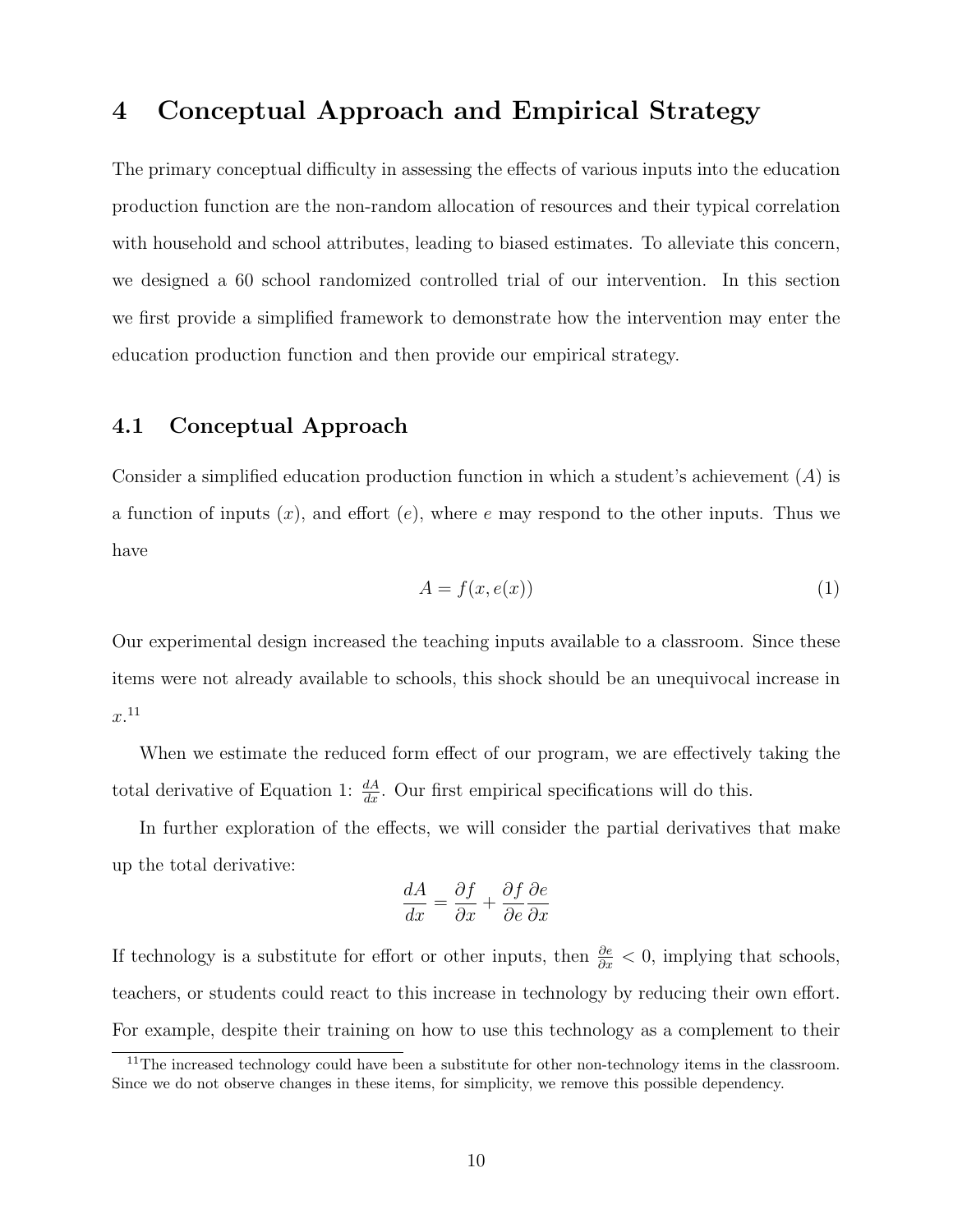own teaching, teachers might instead use it as a substitute reducing their own hours of preparation or attendance. Instead, if technology and effort or other inputs are complements, i.e.  $\frac{\partial e}{\partial x} > 0$ , then the increase in technology should increase the optimal level of effort. For example, students might be inspired by seeing someone other than the regular teacher explain a topic and put forth more effort. Similarly, teachers might feel more comfortable with the content and attend more. Therefore, we will provide estimates of  $\frac{\partial e}{\partial x}$ , the effect of the change in the technological inputs on a number of measures of teacher and student effort. These student and teacher responses could reinforce or reduce the overall effect of the program. Finally, we will hold any changes in effort constant and estimate the effort adjusted effect of the program.

## 4.2 Empirical Strategy

We randomly divided our study sample schools into treatment, i.e. eLearn schools, and control, i.e. "business as usual" schools.

From this randomization design, we compare outcomes between the treatment and control schools after the intervention. Formally we estimate

$$
y_{is} = \alpha + \beta treatment_s + X'_{is} \Gamma + \varepsilon_{is}
$$
\n<sup>(2)</sup>

where  $y_{is}$  is outcome y for student i in school s, treatment<sub>s</sub> is an indicator variable equal to one if the school was a treatment school,  $X_{is}$  are a vector of individual level controls, and  $\varepsilon_{is}$  is a cluster-robust error term assumed to be uncorrelated between schools but allowed to be correlated within a school. In all specifications in which the outcome of interest is a test score, we implement a lagged dependent variable model and include the test score from the baseline as a control in the  $X_{is}$  vector. Additional controls in the  $X_{is}$  vector are strata (school gender by district) dummy variables. In some specifications because of slight baseline imbalance and to improve precision we include baseline class size, principal qualifications,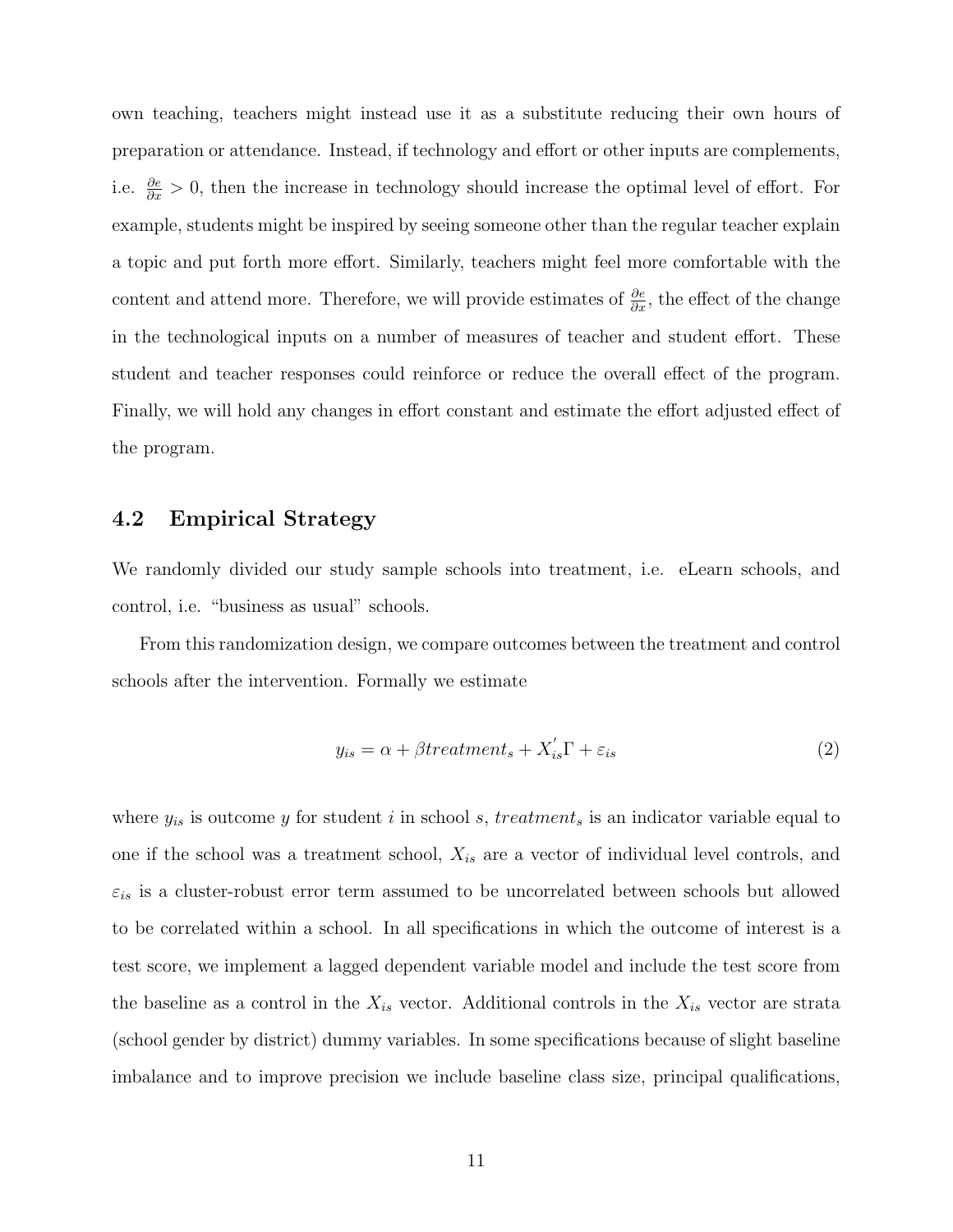teacher qualifications, and school facilities. $^{12}$ 

Our first primary outcomes of interest are student test scores. A distinguishing feature of our study and research design is that we have two types of tests. We first test for the impact on exams designed specifically for this project. These tests follow the established curriculum and test higher order conceptual and problem solving abilities than the official provincial tests that rely heavily on memorization. We are also able to link our study students to their official PEC exam scores and test the impact of the intervention on these scores as well.<sup>13</sup> We further test for heterogeneous effects by baseline test score and gender. When a student's test score is the dependent variable in Equation 1 the reduced form effect on achievement is the total derivative, including any changes of students' or teachers' effort and other inputs.

Our additional provision of technological inputs and teacher training could have been a substitute for other inputs, e.g. students spend less time studying in reaction to additional material being delivered at school, or complements, encouraging additional provisions of inputs, e.g. teachers could spend more time teaching and using the new technology.

To test for potential mechanisms and better understand the partial vs. full derivative in the education production function, we further estimate the effect of the intervention on whether the student was present the day of the follow-up, reported using technology to study at home, time spent on homework, self-reported absenteeism in the last week, whether the student received private tutoring sessions, whether parents visited the school to meet with school faculty or staff, and whether parents expect a student to attend college.

Additionally, based on data collected from teachers, we estimate a similar model, allowing i to index the teacher instead of the student. The outcomes of interest for teachers are whether they used technology to prepare for classes, used technology to teach their classes, had been part of any training, held private tutoring sessions outside of school, performed other official duties, and were approached by students for help outside of class time. We also

 $12\text{In Section 7 we use the LASSO approach to select co-variates. Our results are robust to this machine.}$ learning technique of co-variate selection.

<sup>&</sup>lt;sup>13</sup>As students take the PEC exam only once, in the PEC exam specifications we include the school level previous year average PEC score and the students own baseline project-specific exam scores as the lagged dependent variable analog.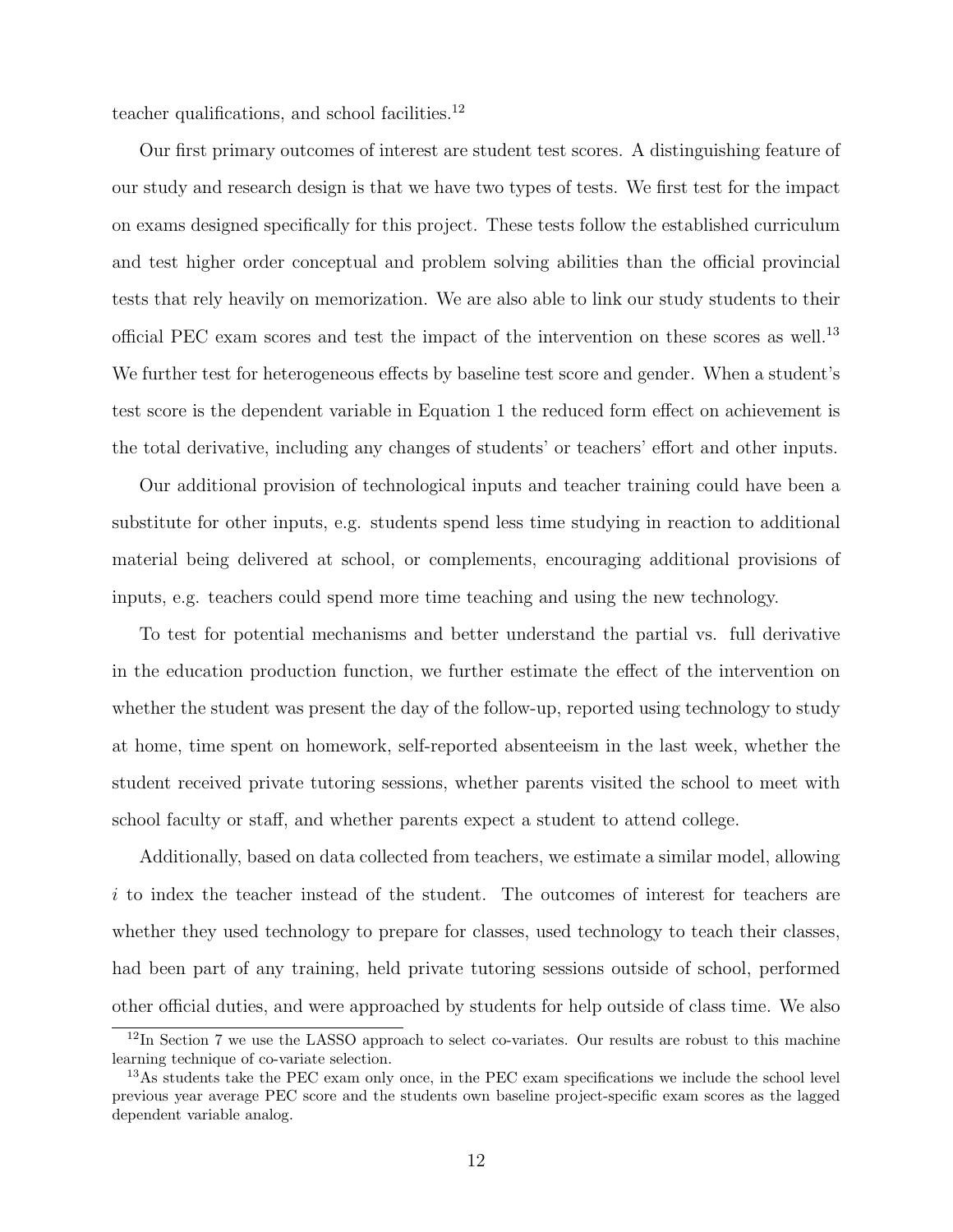estimate the effect of the program on the teacher's average number of classes taught, how many hours they spent preparing for class, and how many extra classes they taught in a month during school hours to cover grade 8 syllabus. Finally, we use administrative data on teacher attendance collected by independent monitors to test for any effects of the program on objectively observed effort.

# 5 Sample Selection and Data

## 5.1 Sample Selection

Our study takes place within Lahore, Multan, and Rawalpindi districts of Punjab Province, Pakistan, the most populous province in Pakistan, home to over half of Pakistan's 208 million residents.<sup>14</sup> These districts contain 20 percent of the total population in the province. To be eligible for our study, schools had to appear in the Punjab School Census, include grades 1 through 10, and have a boundary wall, electricity, and physical classrooms—basic amenities in the Punjab context. These attributes were all necessary in order to securely install and power the LED screens. Further, schools had to be in areas with mobile phone coverage. As is typical in Punjab, all schools were single gender in middle school. From eligible schools, we selected 60 schools, an equal number of boys' and girls' schools, for the sample. Randomization was stratified by district and gender. One control school dropped out by the endline stage, leaving us with 29 control schools and 30 treatment schools.

Overall, our sample schools are similar to the average school in Punjab based on infrastructure and test scores. First, while the conditions of a boundary wall and electricity might be binding or indicate particularly wealthy schools in other contexts, in Punjab 93 percent of schools have electricity and 97 percent have a boundary wall. Second, the average PEC score for our control schools was 53, the same as the provincial average for 2016.

<sup>&</sup>lt;sup>14</sup>The study was limited to three districts to decrease the costs associated with on-site technology support of the screens and tablets. Two of these districts are in the north and one in the south.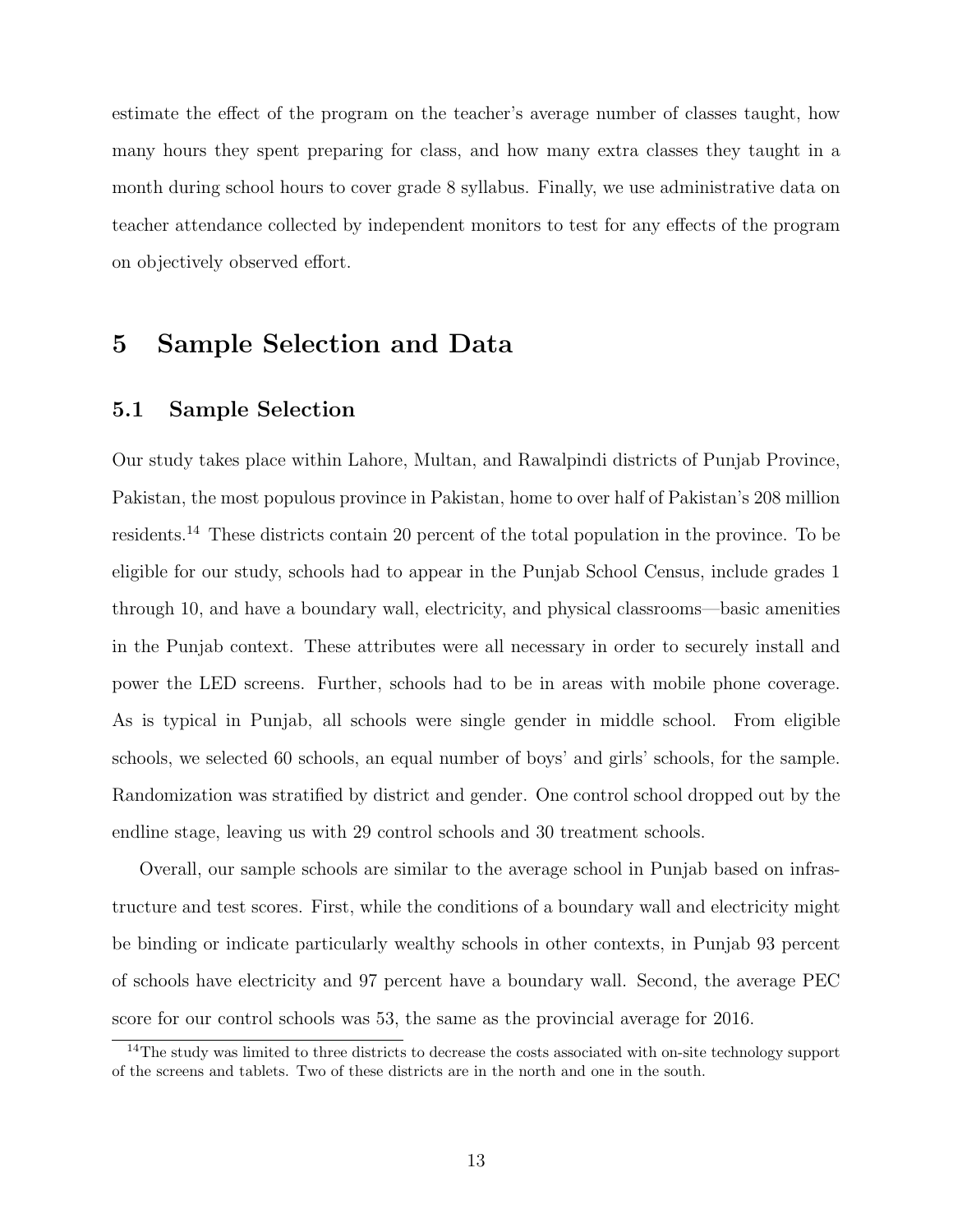## 5.2 Data

We use two sources of data: primary data collection and administrative data.

Our primary data were hand collected at each of the study schools. The baseline data collection occurred in August 2016, near the beginning of the 2016-2017 academic year, after the June-July holiday but prior to the teacher training or availability of the new technology. The baseline surveys solicited information from head teachers, grade 8 math and science teachers, and randomly selected students in grade 8 present on the day of the baseline. All present students in grade 8 took mathematics and science tests. In the baseline we tested 2,999 students and conducted 1,690 student interviews across 59 schools. After installation of the required equipment and providing the teacher trainings in October, the interventions proceeded in treatment schools. During the school year, treatment schools were visited by the implementing partner's technology support team to ensure equipment was secure and functioning as intended.<sup>15</sup> We administered follow-up surveys and exams in January 2017, near the end of the academic year. The same students were again surveyed and tested if possible. Head teachers and grade 8 subject teachers were again surveyed. All visits were unannounced. Participant schools were told at the baseline that we would be returning but not given a specific month or day.

When estimating the effects on test scores, we use item response theory to convert raw test responses to approximated latent student ability, and standardize based on the baseline mean and standard deviation. Our findings are similar using raw test scores.

The final point of student data are administrative student by subject level exam results from the Punjab Examination Commission. These data were merged at the student level to the students in our sample. Because we do not have item level responses, these scores are simply scaled with a mean 0 with standard deviation of 1.

The two sets of exams—project-specific and administrative—were both designed to cover material from the same curriculum. Our project-specific exams were designed by subject

<sup>&</sup>lt;sup>15</sup>These teams were not designed nor equipped to support or improve teaching practices.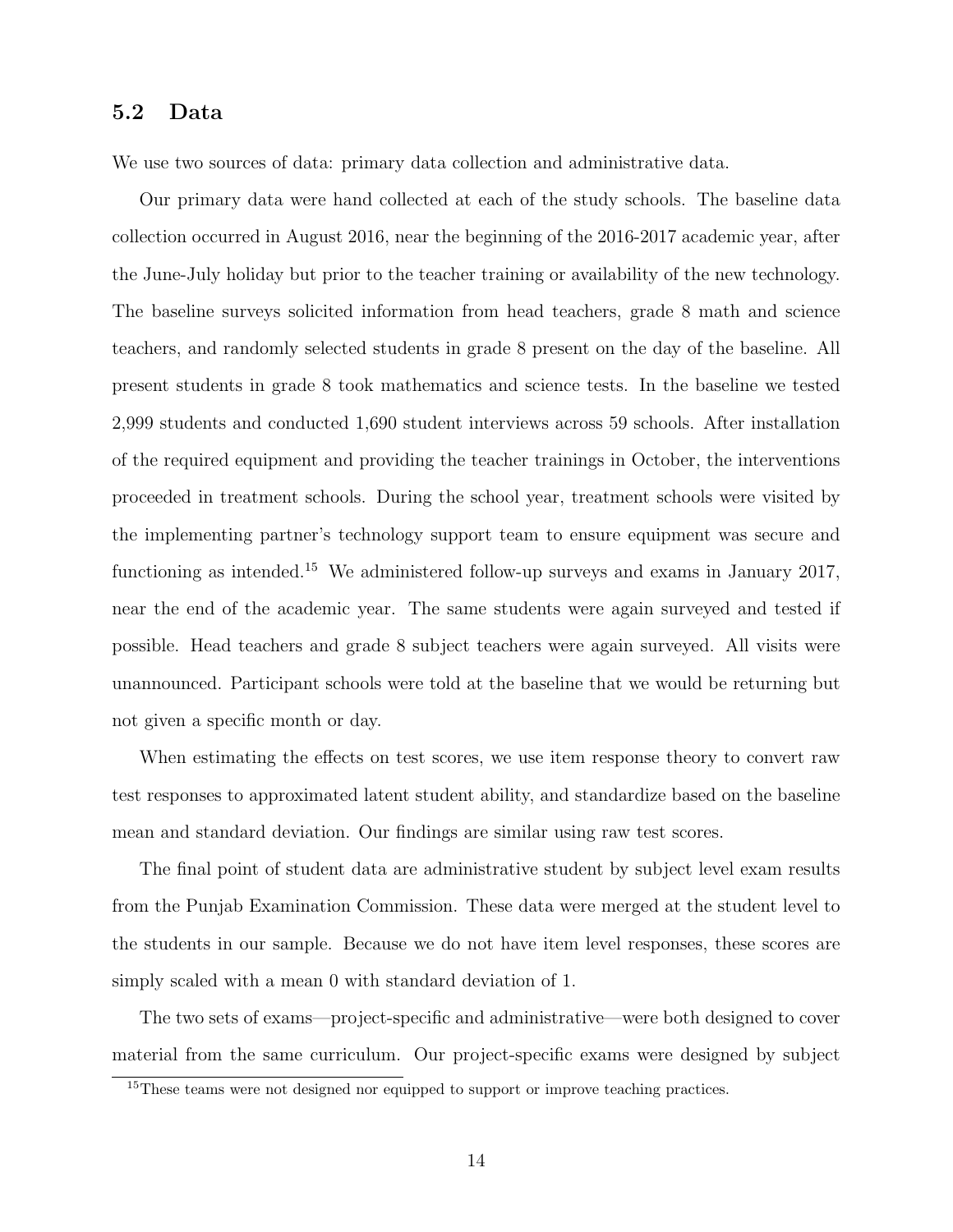experts, not particularly involved with the design and implementation of the program, to be more conceptual and less prone to rote memorization, an criticism of the PEC exam and other similar provincial exams in Pakistan (School Education Department, Government of Punjab 2013; Burdett 2017). No study teachers had access to the test and students were not allowed to keep any testing materials.

Administrative data on teacher attendance are from the Punjab Monitoring and Implementation Unit school checks. Monitoring and Evaluation Assistants conduct monthly, unannounced school visits and record teacher attendance. These data were available at the school level only. Therefore, they measure the percentage of teachers present during the visit.

Tables 1 and 2 display means and standard deviations of 44 different student (Table 1, Panel A), teacher (Table 1, Panel B), and school (Table 2) characteristics across the treatment and control schools. Almost all of the measures are statistically indistinguishable by treatment status with four exceptions: treatment students report being absent more often in the previous week by 0.3 days, the math teacher in treatment schools is 20 percentage points more likely to have exactly a college degree, teachers in treatment schools teach 3 more classes per month, and treatment schools are 10 percentage points less likely to have a computer lab (considering a sample size of 30 on each side, this reflects three treatment schools not having a computer lab). Given that we are testing 44 different outcomes, some small differences are expected.

[Tables 1 and 2 about here]

# 6 Results

We first test for the effects of the program on achievement for both the project-specific and PEC exams. Then, we explore possible mechanisms behind the achievement results including student attendance and likelihood of taking the PEC exam, interesting outcomes themselves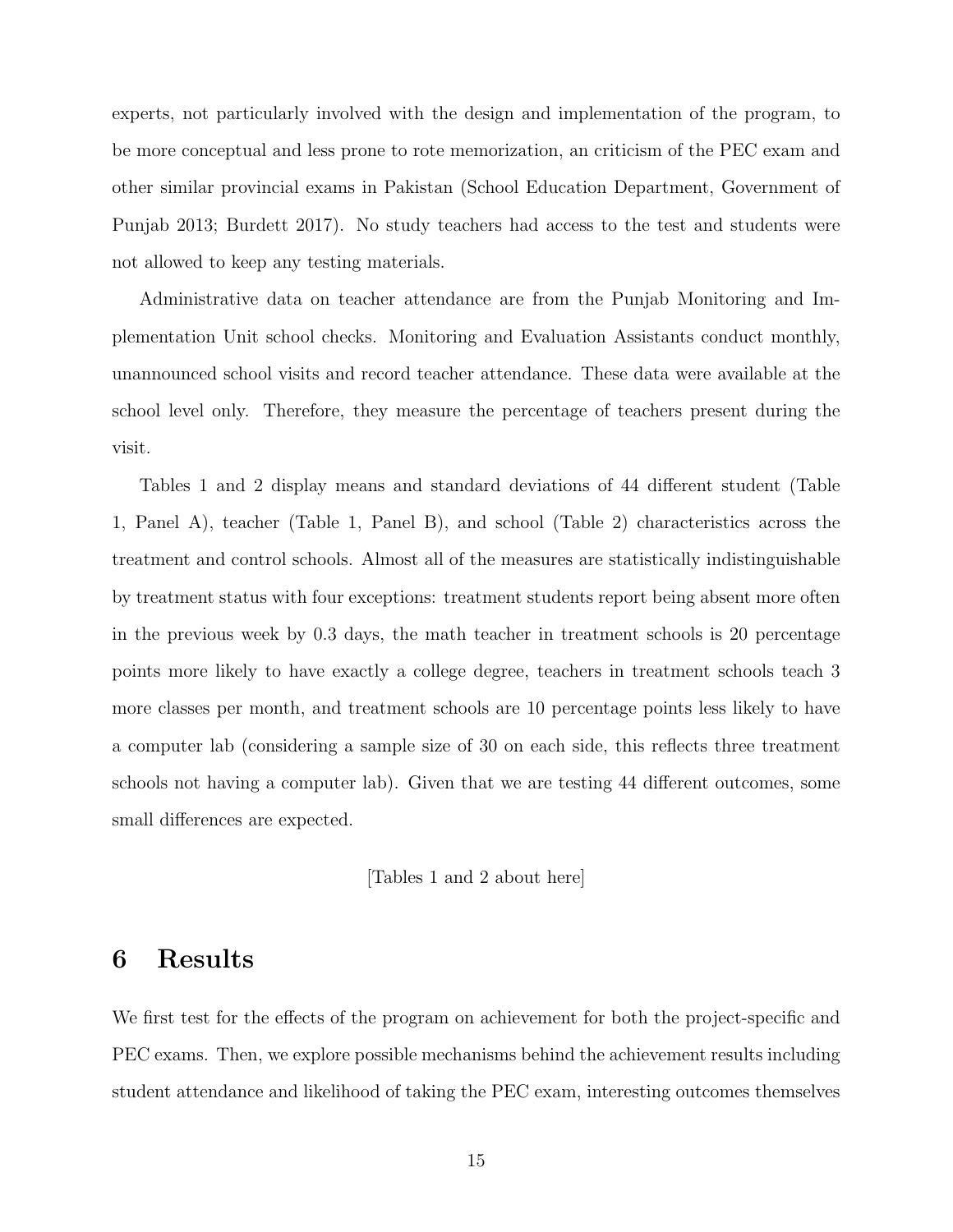as well as potentially important to consider when interpreting the achievement results.

## 6.1 Achievement

To estimate the effect of the program on achievement we estimate Equation 2 with a student's endline test score as the outcome of interest and include baseline test score as a control variable. The results of this estimation appear in Table 3. Columns 1 and 2 contain the subject specific math and science scores, and Column 3 combines these two scores into a single combined score. Panel A includes only the strata and baseline test scores as control variables. The treatment increased math achievement by 0.19 standard deviations (column 1), science achievement by 0.24 standard deviations (column 2), and the combined score by 0.26 standard deviations (column 3). Given our small sample size of 59 schools and slight imbalances from Tables 1 and 2, we include additional school and teacher control variables in Panel B to assist both with precision and ensure we are not attributing underlying differences between the groups to a treatment effect. These results are somewhat larger with stronger statistical significance. The treatment increased math achievement by 0.26 standard deviations (column 1), had a similarly sized effects on science achievement (column 2), and increased the overall math plus science achievement by 0.33 standard deviations (column 3), sizable effects for a 4 month treatment. During this same period control group students increased their test scores by 0.2 standard deviations in math, 0.5 standard deviations in science, and 0.4 standard deviations overall. Therefore, this intervention more than doubled the achievement in math, increased achievement in science by 52 percent, and in the combined score by 74 percent relative to the gains in the control group.

#### [Table 3 about here]

Our exams were designed to reflect the official curriculum while including questions that required higher-order thinking and problem solving. Nevertheless, to alleviate concerns that the content of the tests was particularly well aligned to the intervention leaving control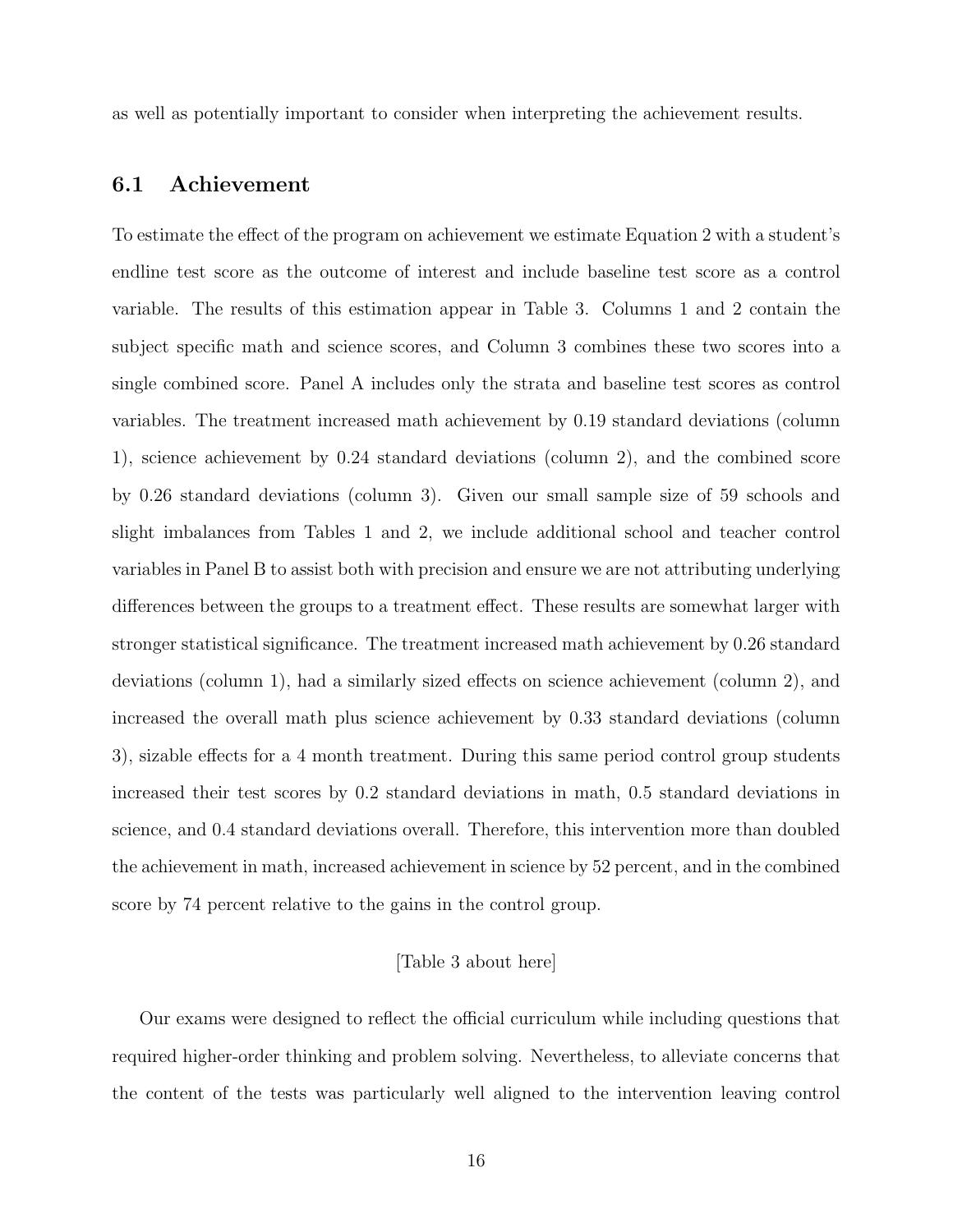students at an artificial disadvantage, in Table 4 we test the effect of treatment on the standardized tests that all grade 8 students take in Punjab province. As with the previous table, Panel A includes limited controls and Panel B includes additional baseline controls including the average subject PEC score from each school from the prior year as a control. Columns 1, 2, and 3 repeat the specification from Table 3 with the PEC math, science, and combined scores as the dependent variables. We do not find statistically significant effects on the limited controls version (Panel A). Once we include the additional controls in Panel B, we find that the intervention had about a 0.28 standard deviation effect on the combined math and science test score, but the effect is not statistically significant for the math score alone.

#### [Table 4 about here]

One possible concern with the improvement in the math and science scores is that our interventions caused effort to shift away from other subjects towards the math and science curriculum. Column 4 of Table 4 provides estimates of the effect of the treatment on combined score of the subject tests that were not the focus of the intervention. The point estimate is positive and statistically insignificant. Therefore, we do not find evidence that the intervention led to a decrease in non-intervention scores. Column 5 contains the estimate of the treatment on the overall average score. Despite increases in the combined science and math score, we do not find a statistically significant effect on the overall average of all 5 of the subject tests. One goal of the program was to prepare students for future study. Passing the PEC exam is one measure of this readiness. In Column 6 we estimate the effect of the intervention on the likelihood that a student passed the PEC exam, and find the intervention increased this likelihood by 7 percentage points.

## 6.2 Observed Attendance and Grade Completion

The achievement results in the Section 6.1 were the total derivative of the effect of the program on student achievement. To understand potential mechanisms and whether students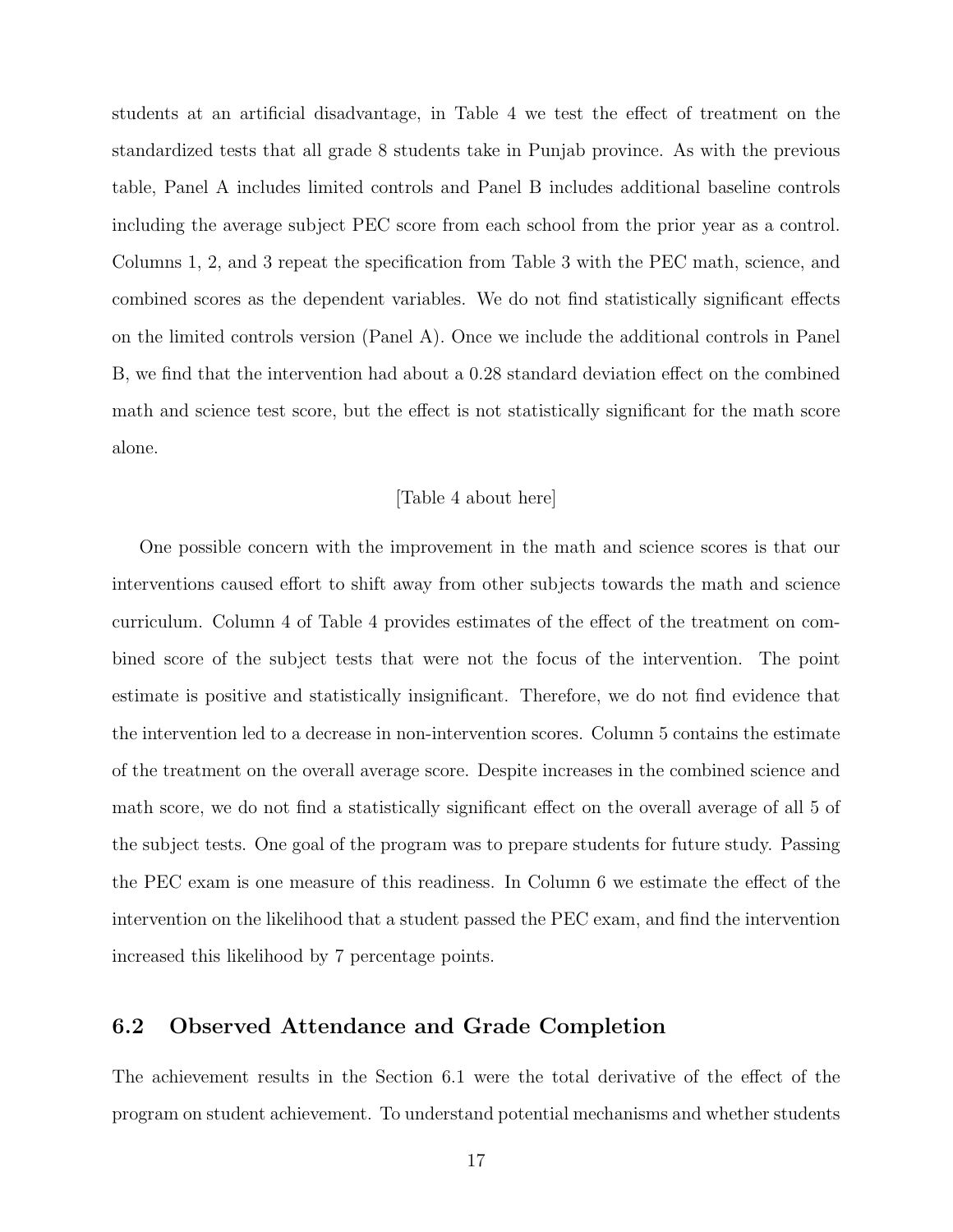and teachers substituted the new content for other inputs into the educational production function, we re-estimate Equation 2, replacing the dependent variable each time with an intermediate input into the education production function.

As a first measure of observable effort, we separately estimate whether students who were present in the baseline were similarly present at the endline or if they took the end of year exam, a decent proxy for completing grade 8. In each case we use an indicator variable equal to 1 if the student was present at follow-up (took the exam) for the outcome,  $y_{is}$ , in Equation 2. As with all our other binary outcomes, we estimate the result with a linear probability model. The results appear in Table Columns 1 through 4 of Table 5.

### [Table 5 about here]

Students in the treatment group were about 5 percentage points more likely to be present at follow-up (column 1). Relative to the control group mean of 85%, this is about a 6% increase in the likelihood of being present. While encouraging that our intervention increased attendance, one concern is that this differential attrition could be biasing our other outcomes of interest by inducing selection into the test. In column 2 we test for the possibility of differential attrition by treatment status and ability by including an interaction of the treatment times the standardized baseline test score as an additional regressor. We do not find evidence of differential attrition by baseline ability and treatment status with a statistically insignificant, small point value. Nevertheless, in our Robustness Section we follow Lee (2009) and provide treatment bounds.

Columns 3 and 4 of Table 5 provide similar estimates for whether students completed the PEC exam in the baseline school, a key step to completing grade  $8^{16}$ . The point estimate of the treatment coefficient is both smaller in absolute magnitude than for the project exams, negative, and statistically insignificant. In column 4 we test for a differential effect by both treatment status and baseline achievement and find that for each additional one standard

<sup>&</sup>lt;sup>16</sup>We are unable to locate students in PEC data if they transferred to a new school. Therefore, we cannot differentiate transfers from drop outs. Transferring in grade 8 is rare.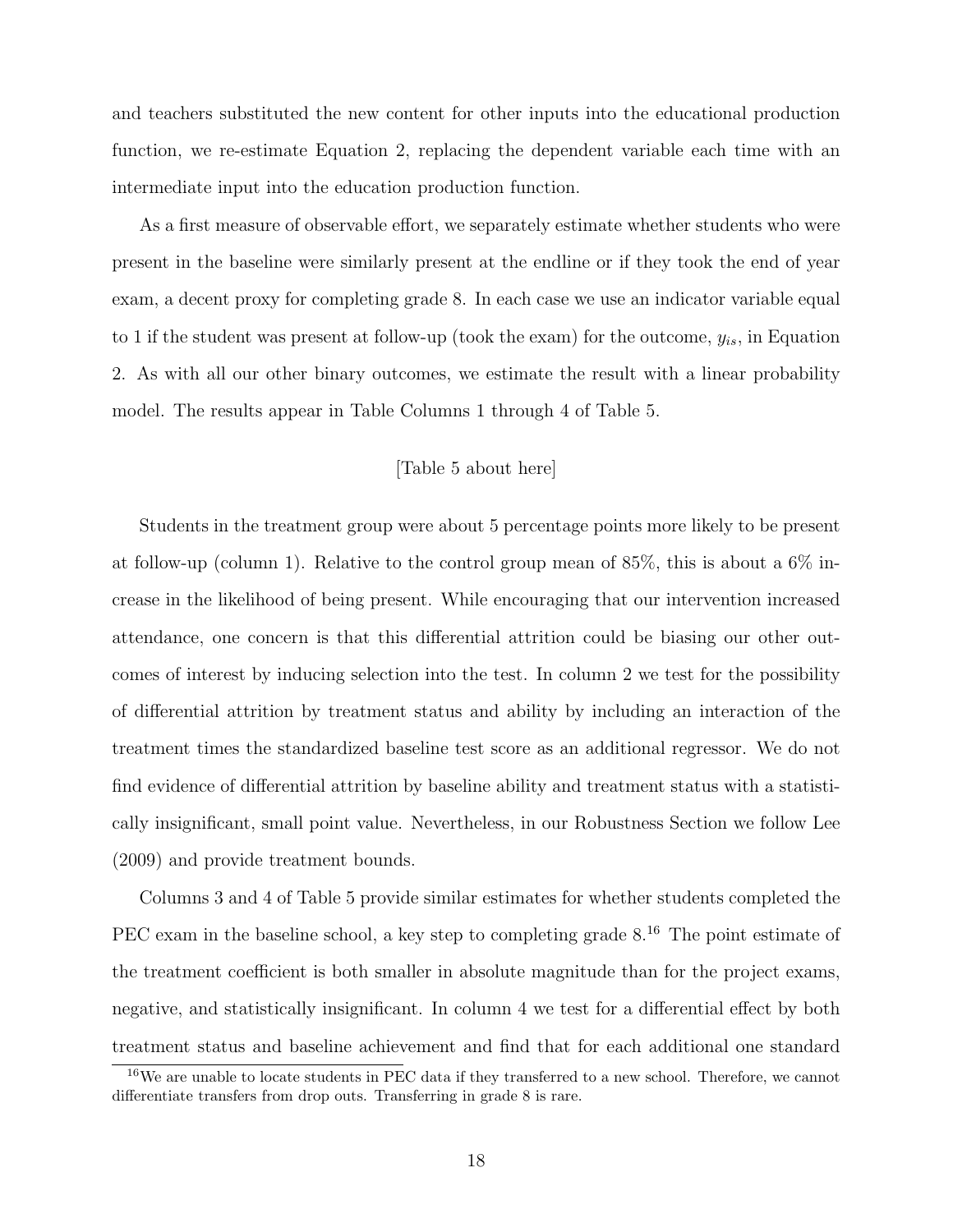deviation in test score, treatment students were 1.5 percentage points more likely to take the PEC exam, a small increase over the control group mean of 93 percent.

As an objective measure of teacher effort we rely on Punjab Monitoring and Implementation Unit administrative data that records teacher attendance at the school level from a monthly unannounced visit. In columns 5 and 6 we estimate the effect of the treatment on the overall portion of teachers present during these monthly unannounced school visits. In this specification, we include each monitoring visit as a separate observation, controlling for the portion of teachers present exactly one year prior, a model similar to Equation 2 but with multiple observations per school. Overall teacher attendance is high: approximately 94 percent. Our intervention increased the teacher attendance rate by almost 1 percentage point (column 5). As this is a monthly measure, we can test the evolution over time in teacher attendance. In column 6 we test whether this response changes over time, and while the point estimate on the interaction between treatment and months of treatment is insignificant, it is negative. Therefore, the intervention appears to have increased teacher effort, but this effort might have diminished over time.

To measure whether teachers used the technology, the tablets recorded data on time of use and number of items used each month. The data collected by the tablets report that all schools used the technology, but some used it more than others. On average schools accessed 74 of 192 videos (39 percent), 11 of 50 simulations (22 percent), and 152 of 600 questions (25 percent). Almost all of this access occurred during school hours—81 percent of videos, 70 percent of simulations, and 90 percent of questions. Figure 1 displays the average monthly usage statistics for the videos, questions, and simulations. Across all three items, use peaked in November–the first full month of the intervention–and during school use (solid blue) exceeded use outside of school hours (red dashed) for almost all months and items. From the tablets we cannot know whether the content was displayed to the students. The students were asked how frequently their teachers displayed the content. These responses are highly correlated with the data from the tablets. Therefore, while this content might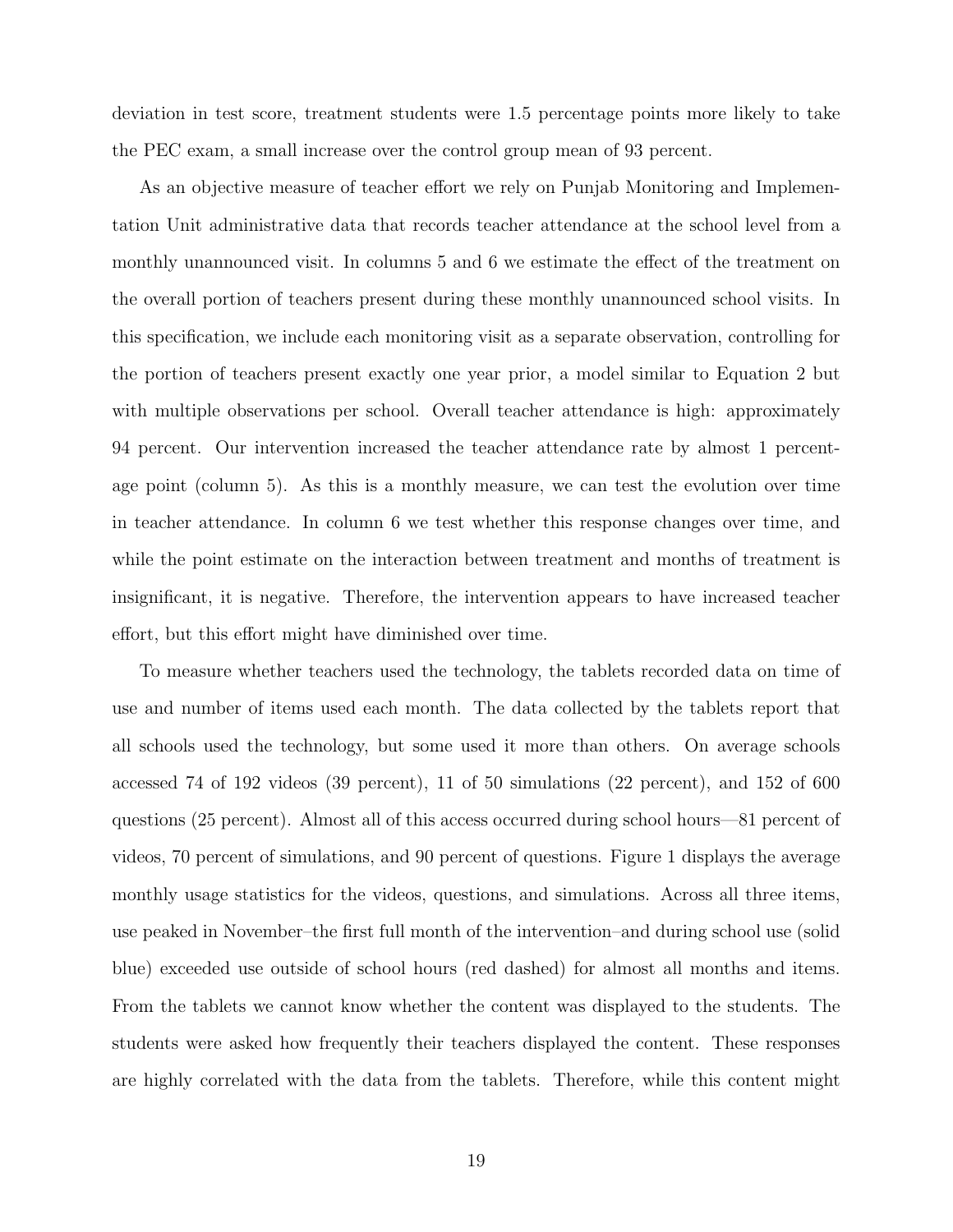have increased the teachers' own subject knowledge, most of its use was targeted directly at students. The early peak in use in November and later decline is consistent with the evidence from teacher attendance that attendance initially increased, then reverted back to its pre-intervention levels. Even at its lowest point in February the average school was still accessing some content. Implementors conducted two spot check visits to each school during the intervention. During these visits, 83 percent of schools were using at least one piece of technology. Based on a 27 question check-list on implementation, all schools received scores of at least 14 and 82 percent received scores of at least 22. Therefore, technology use appears to have been an important part of the intervention.

## 6.3 Self-Reported Outcomes

We additionally collected data on self-reported changes in take-up and inputs. As the intervention could have displaced other technology, we first test for whether the change in inputs increased the use of technology available to teachers (effectively  $\frac{\partial f}{\partial x}$ ). Table 6 contains these results. Teachers were 35 percentage points more likely to report that they used technology to prepare for lessons (column 1) and 78 percentage points more likely to report they used technology in the classroom (column 2). From survey responses, 95 percent of teachers reported using the screen and tablet at least twice a week and 70 percent of teachers and 80 percent of the students found the technology "very useful."

Similarly, this could have displaced other trainings. Column 3 shows that treatment teachers attended 0.42 more in-serivce teacher training events during the school year.

#### [Table 6 about here]

In Table 7, we test for additional changes in teacher effort that might have occurred as a result of the intervention. We do not find any statistically significant effects on the likelihood of holding private tutoring sessions (column 2), the number of regularly scheduled classes taught per week (column 3), the number of extra classes per month during the school day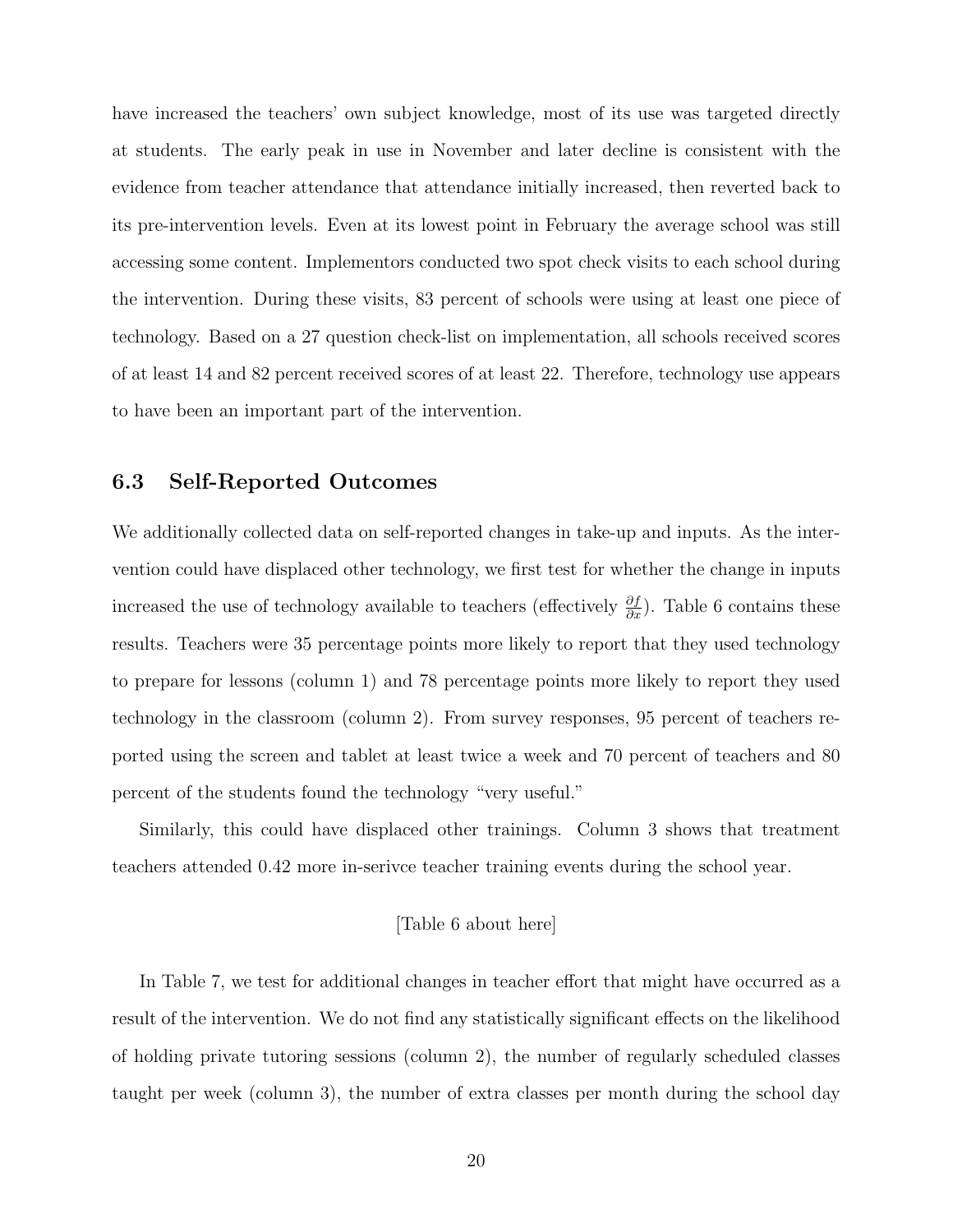(column 4), or the likelihood of being required to perform additional duties in addition to teaching (column 6). Two outcomes are statistically significant at the 10% level: teachers spent 11 more minutes per day planning lessons (column 1) and were more likely to report that students approached them outside of class during the school day for extra help in math or science (column 5). Therefore, teachers in treatment schools increased their use of technology and their observed effort (attendance) and at most marginally increased their self-reported effort.

#### [Table 7 about here]

In Table 8 we test for changes in students' self reported effort. Our intervention did not change the likelihood that students used technology at home to study, the minutes per day spent studying, the self-reported number of days absent in the last week, and whether they received out of school tutoring, their parents visited the school to meet with the teacher, or they expected to attend university.

### [Table 8 about here]

In Table 9 we control for these behavioral changes at the teacher level (reported in Table 7 above) as an informal test of whether the intervention increased achievement directly net of any behavioral changes by teachers. The results are of similar magnitude of the original estimates, but no longer statistically significant for the science test score. Therefore, the intervention likely had a direct effect on students' achievement net of changes in teacher effort in response to the intervention.

[Table 9 about here]

# 7 Heterogeneity and Robustness

Because the intervention videos were at the level of the curriculum and some of the students could have been well behind grade level, the intervention could have differential effects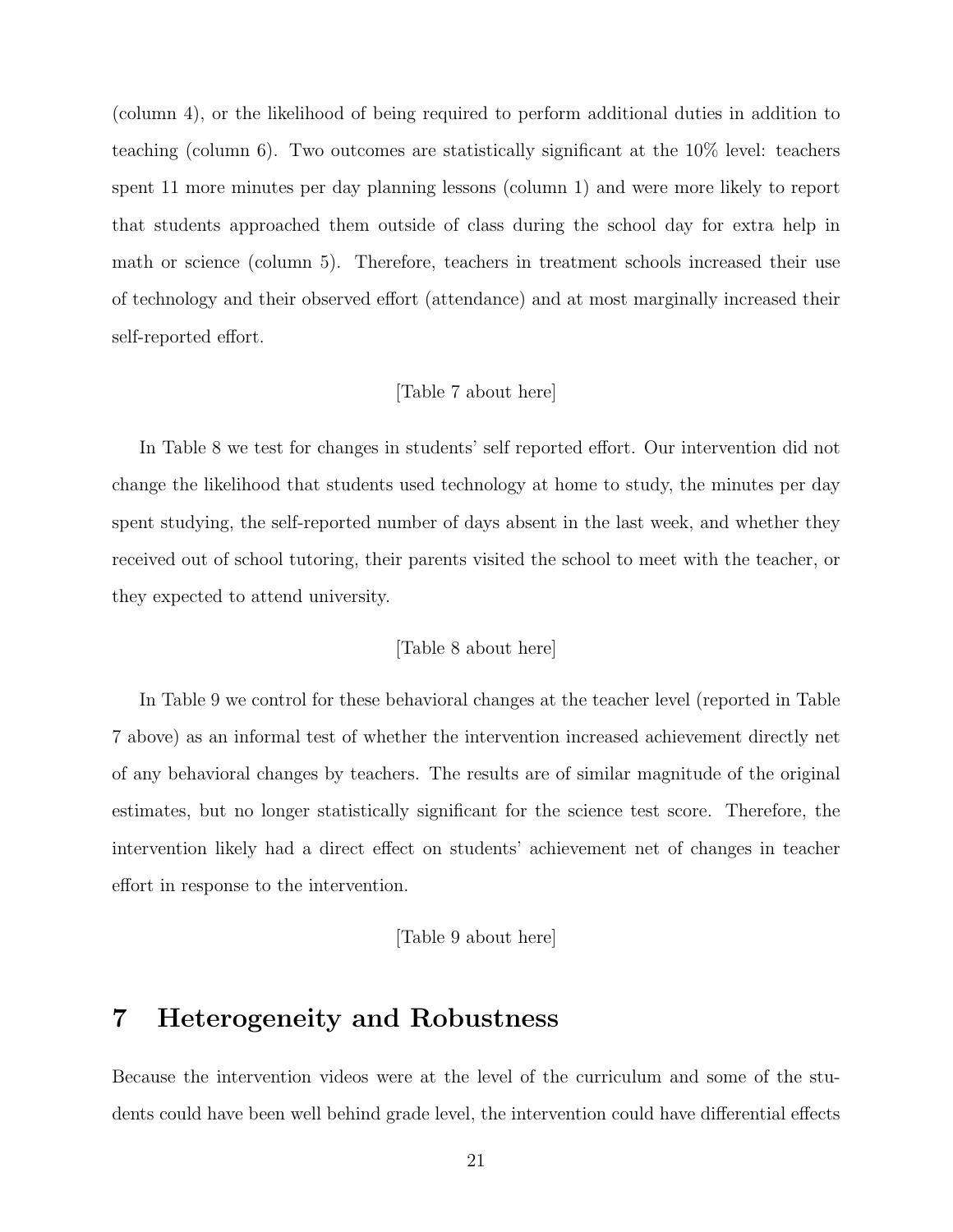by baseline test score. Panel A of Table 10 tests for this possibility by including an interaction between baseline test score and treatment as an additional regressor.<sup>17</sup> For the project-specific exams, all coefficient values on the interaction effects are small, negative, and statistically insignificant (columns 1 through 3). For the PEC exams, the coefficients are all positive, but statistically insignificant (columns 4 through 7). Therefore, the project appeared to help all learners equally, regardless of their baseline learning levels.

#### [Table 10 about here]

Panel B of Table 10 tests for heterogeneity by school gender, replacing the interaction with one for treatment times female school. Recall that all schools are single gender, therefore, differential effects by school gender are testing the combined effect of the program on a student based on her gender as well as any differential effect of attending an all female school. For both the math (column 1) and combined score (column 3) the main effect is positive and statistically significant. For science (column 2) the coefficient is large, but no longer statistically significant. In all cases the coefficient on the interaction term is negative. Therefore, we test whether the sum of coefficient on the main effect plus the interaction effect is statistically different from 0. In all three columns, we fail to reject that the program had a 0 effect on female students. In contrast, in columns 4 through 7 for the PEC exam, we reject in all cases except math that the sum of the coefficients for females is 0. Therefore, the program improved PEC scores for females. Unlike the project exams, we fail to find a statistically significant improvement for males on PEC exams. Overall, the treatment improved female test scores on the PEC and male test scores on the project-specific tests.

Given the higher average scores for girls on the exams (0.39 SD higher for the overall PEC score), the two panels of this table could be picking up the same pattern–girls have higher baseline test scores, therefore baseline score and the female school indicator variable are just proxies for each other. To test this, we re-estimate Panel A separately by gender.

<sup>&</sup>lt;sup>17</sup>Since students only sit for the PEC exam once, we use the baseline project score in the interaction with treatment in those specifications as well.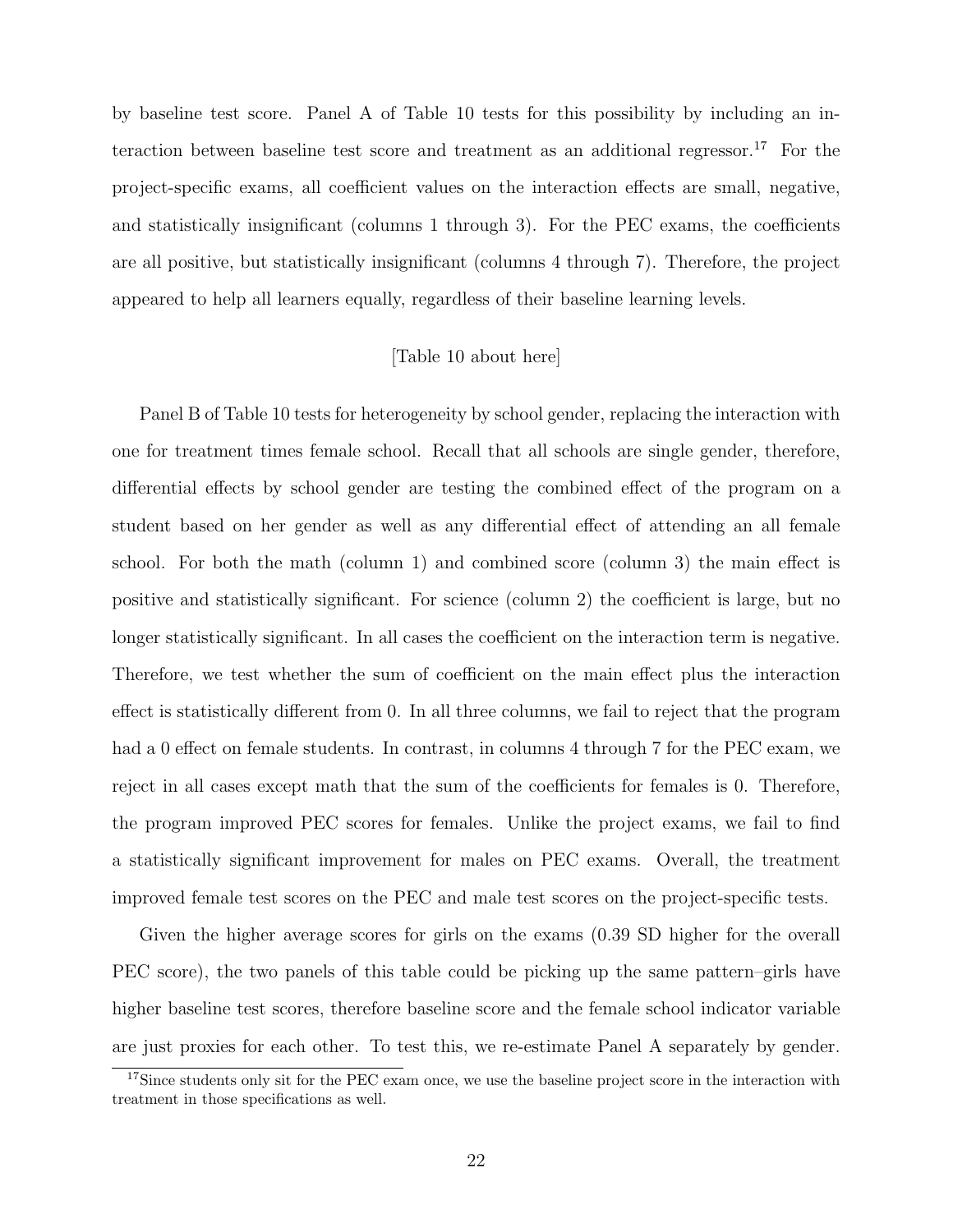We find similar patterns to Panel A within gender (results not presented). Therefore, the test score and gender differences appear to be separate phenomenon.

The intervention was not designed to favor students of a particular gender–instead providing expert content to assist all students. We are unable to explain exactly why female students appear to benefit on the PEC exams while male students do not. At the school level, female and male schools and teachers are statistically indistinguishable except female schools have a higher percentage of female teachers and higher average baseline test scores. At the student level, female students are statistically different than male students: they are more likely to expect to go to college (by 22 percentage points), younger (0.3 years), richer (households have 0.06 more cars), and less likely to work (4 percentage points). Nationwide, girls are 13 percentage points less likely to complete primary school and only 38 percent of students in grade 8 were girls in 2016 (Government of Pakistan 2016). Therefore, female students who make it to grade 8 in Pakistan are a more highly selected sample than male students. We find minimal differences by school gender in the effort mechanisms that we tested in the previous section, with statistically significant differences by treatment status and gender only for the likelihood that parents have visited the school and university aspirations. Therefore, the differences appear to be something about the interaction between the program and the students and not about the level of implementation or other effort changes.

While the two differences we find are unlikely driving the gender heterogeneity in achievement, they are of note. The treatment increased the likelihood that male students reported that their parents have visited school by 23 percentage points, while the treatment effect is statistically insignificant for girls. Prior to the intervention this outcome was 4 percentage points higher for male versus female students (0.61 male vs. 0.57 female). Male students in treatment schools also increased their expectations regarding attending university by 17 percentage points with no statistically significant effect for girls. Prior to the intervention female students were 22 percentage points more likely to expect to attend college (0.50 male vs. 0.72 female). This program did not target either of these outcomes. Instead, an acci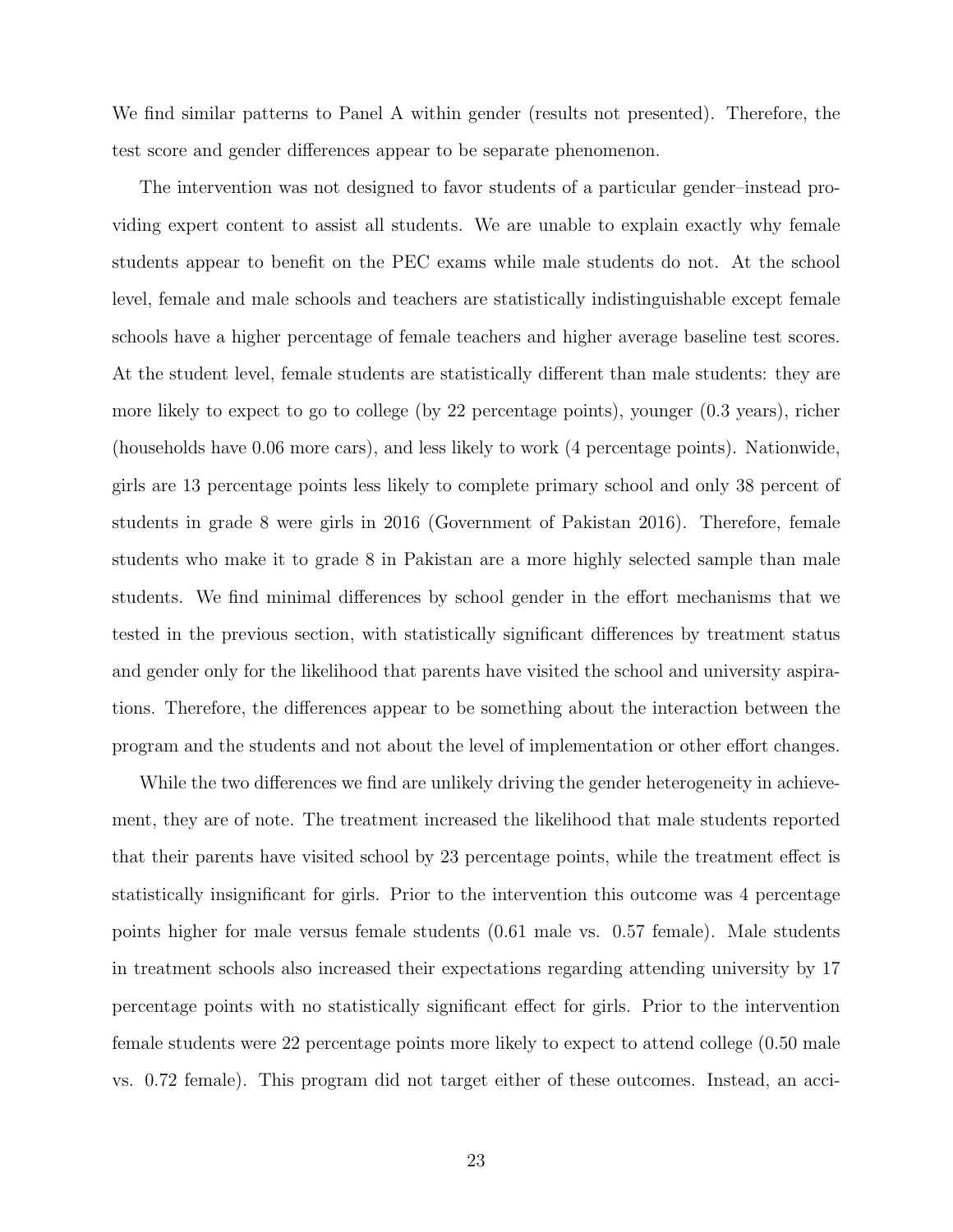dental side effect might have resulted from the gender of the experts on the videos. Of the 22 subject experts, 21 were male. Therefore, while we cannot directly test the mechanisms, these findings are consistent with the importance of a gender matching role model in future aspirations, which potentially led parents to be more likely to visit school.

In Table 11 we vary the specification and the sample, finding results that are similar to our preferred specifications above. Each Panel reports the coefficient of interest from a separate regression with the dependent variable as indicated. Column 1 repeats our estimates from Table 2. Column 2 implements the Belloni, Chernozhukhov, and Hansen (2014) post double Least Absolute Shrinkage and Selection Operator (LASSO) approach to specify the optimal controls to include along with the baseline test scores. In all cases the point estimates are similar. Column 3 limits the sample to only those students for whom we collected surveys. The math and combined effects are similar, but smaller, and the science effect is smaller and no longer statistically significant. Finally in columns 4 and 5 we use Lee (2009) to adjust the attrition and find narrow bounds around our preferred specification.

# 8 Cost Effectiveness

One reason why technology is potentially promising in low resource settings is the ability to deliver content relatively cheaply. The marginal costs of our intervention are quite cheap. Because this intervention is at the classroom and not student level, adding an additional student to the classroom is costless, understanding that at some point a class would become too large for this method of instruction to be effective. The average classroom in our context had 60 students on the official roster. The marginal cost of adding an additional school, assuming schools the same size as our pilot, is US\$9/student. Larger schools will have a smaller per student cost.

The content development fixed costs were the most expensive part of this intervention. The two largest fixed costs were related to the video lectures and the interactive content. The video lectures were fully implemented, while the interactive content was not. The interactive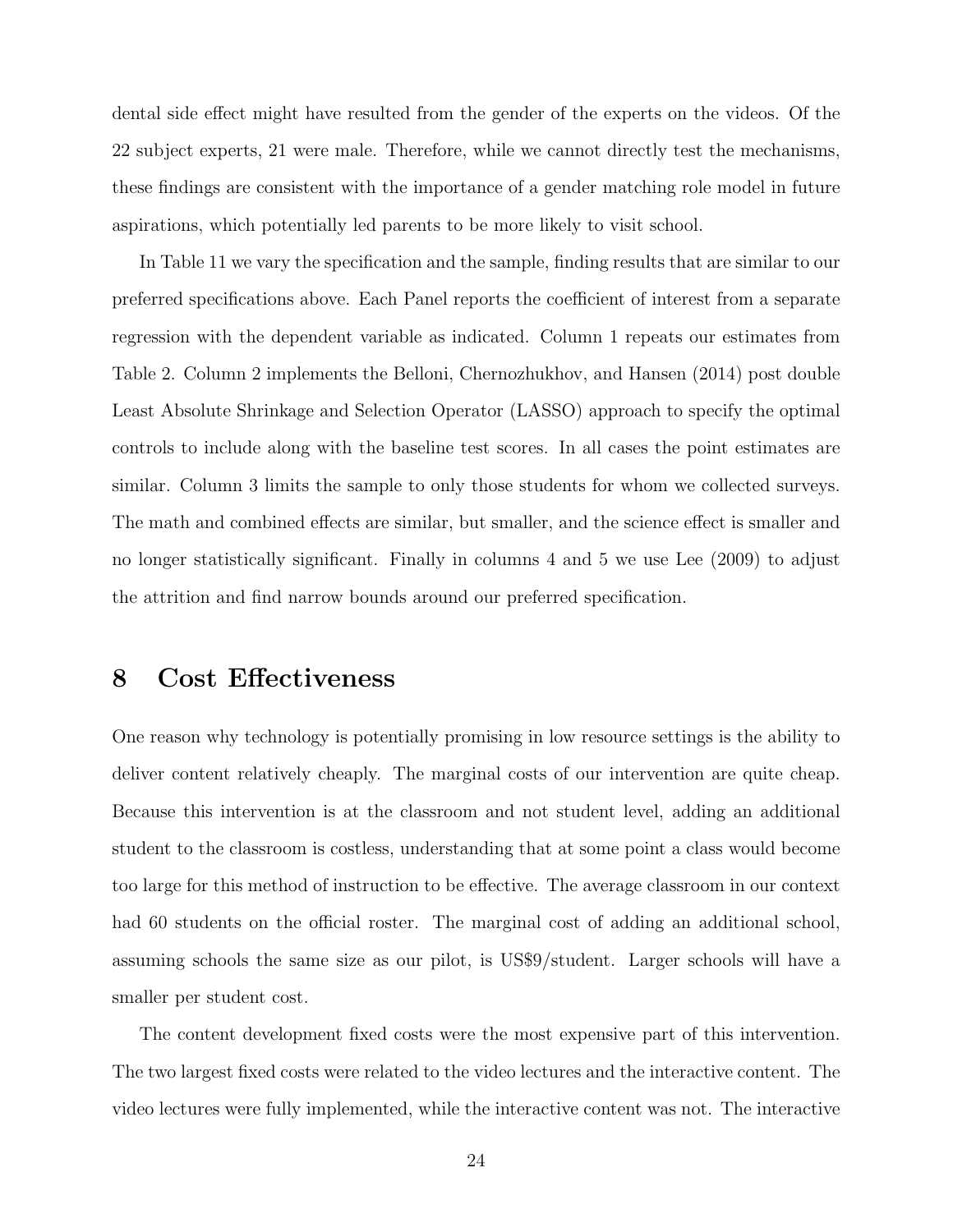content costs included the development of the in-class simulations that were available for teachers to use and the SMS, ITS, and IVR systems that were at most only marginally included in the intervention during our period of study. In the interest of transparency, we include the combined costs of all aspects of the intended intervention even though some pieces were not full implemented during the period of our study. For this 30 school pilot, including the full development costs of all aspects of the program, the cost per student was US\$83. Taking this intervention to a slightly larger scale increases the cost-effectiveness substantially. A 50 school intervention would have an average cost of \$53/student and a 200 school intervention would have an average cost of  $$20/student.<sup>18</sup>$ 

Comparing the cost-effectiveness of this intervention to others is difficult because most studies do not report cost-effectiveness. Of those that do, one approach is to scale the effects to the expected return for \$100 (Kremer, Brannen, and Glennerster 2013). At the 200 school scale, for \$100 our effective size would be 1.6SD in the combined math and science score. This level exceeds the cost effectiveness of the other technology interventions reported in Kremer, Brannen, and Glennerster (2013). Programs that provided information on earnings in Madagascar (Nguyen 2008) or linked school committees to local governments in Indonesia (Pradhan 2012) were more cost effective. None of the other available studies attempted to transform what was happening in a middle school classroom. A second measure to consider in cost effectiveness is student time. Most other effective technology interventions included out of school time, in some cases multiple hours per week. Our intervention does not include any out of school time for students.

# 9 Discussion and Conclusions

The delivery of content through technology has the potential to improve student achievement within the existing school and teacher pre-service training structure. To test this hypoth-

<sup>&</sup>lt;sup>18</sup>Removing the costs of the only partially implemented interactive content puts the costs at \$28/student at 30 schools, \$20/student at 50 schools, and \$15/student at 100 schools.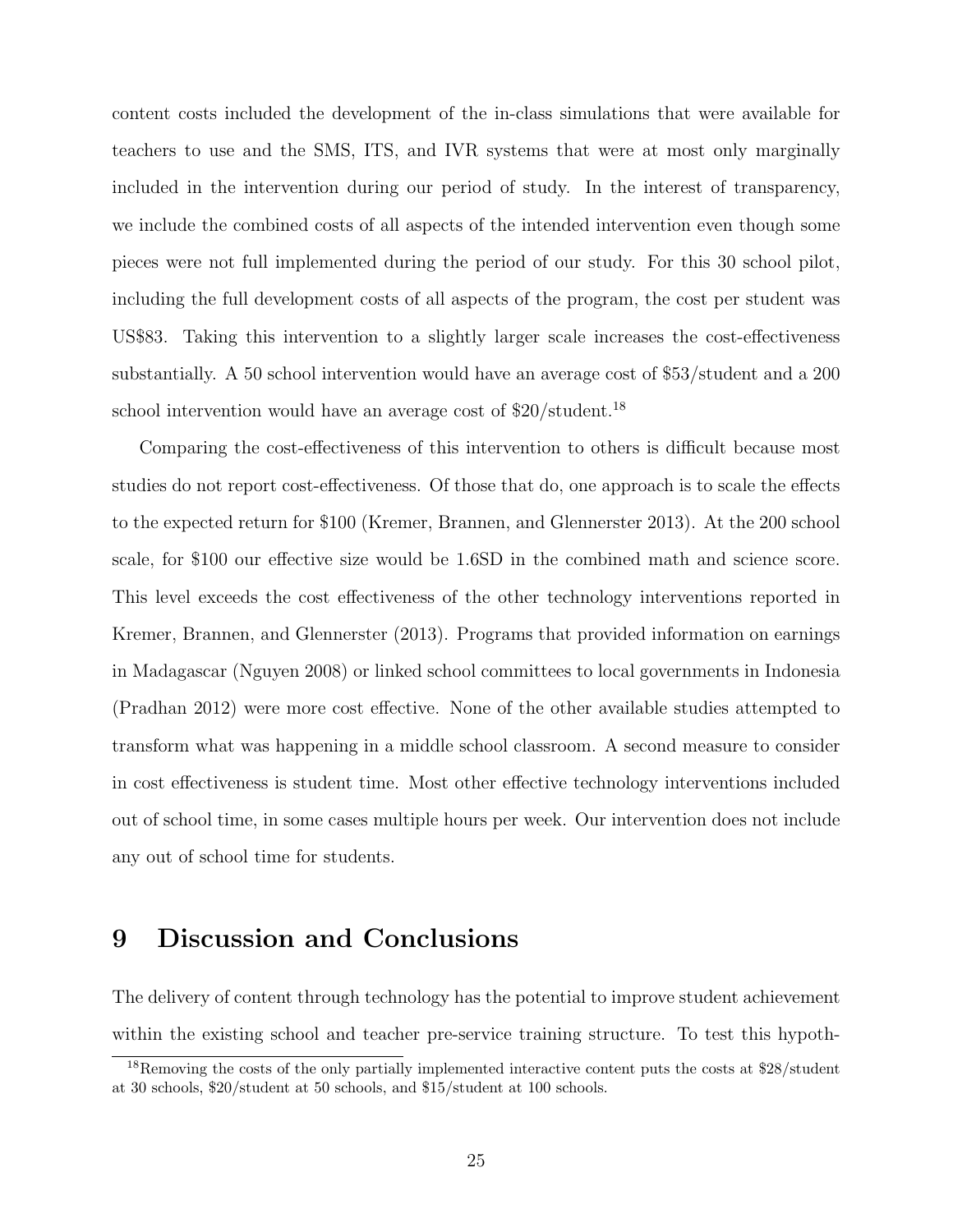esis, we partnered with the government of Punjab, Pakistan to implement a randomized controlled trial of an intervention that provided classrooms with LED screens, math and science multimedia content, teacher tablets, teacher in-service training, and minimal at home SMS review questions via mobile phones. We found that the intervention increased achievement on both the project-specific and provincially standardized math and science tests by about 0.25 standard deviations with under 4 months of exposure. Prior to this study very little was known about improving student test scores in developing country middle schools.

In addition to providing relevant content, this program induced positive behavioral responses by students and teachers who were both more likely to be present in school. Further, students were more likely to approach teachers for help outside of class, demonstrating increased effort by both teachers and students.

The achievement effects are not heterogeneous by baseline test score showing that effective interventions targeting grade level content can improve test scores for all students despite varying levels of baseline achievement.

Finally, this program was cost-effective even at the 30 school scale and substantial fixed costs. At the mere 100 school scale the cost effectiveness is on par with some of the most cost-effective technology RCTs and beyond 100 schools the cost effectiveness exceeds them, not even taking into account the substantially smaller time investment by students.

We are not able to specifically test the exact reason for the large effects or why the results are uniform across the baseline score distribution. Part of the overall effectiveness of the intervention could have been due to its relative novelty—about 40 percent of students reported having a computer at home and 30 percent reported using some sort of technology as a study aid at home. Regarding the uniform nature of the findings, our students are in a higher grade level and potentially already a selected sample. Alternatively, something about the technology or integrating it into the curriculum could have been crucial. Recording 29 hours of video lecture and providing the hardware to display it to students may not be possible in all settings. Nevertheless, we show that integrating a novel approach to grade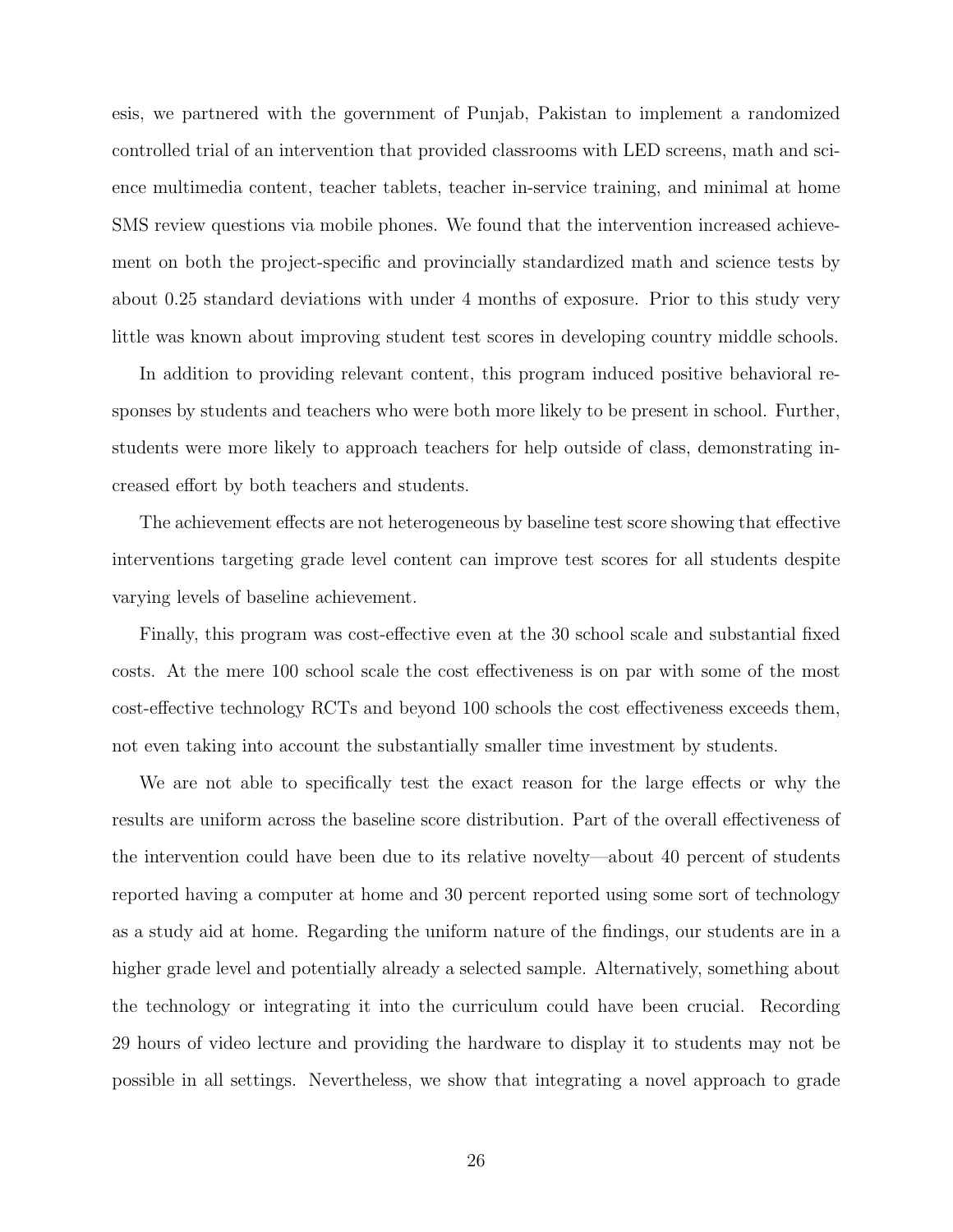level material into the existing teaching practice can substantially increase middle school learning for students of all baseline learning levels.

# References

- Aker, J. C., C. Ksoll, and T. J. Lybbert (2012). Can mobile phones improve learning? evidence from a field experiment in niger. American Economic Journal: Applied Economics  $\frac{4(4)}{94-120}$ .
- Andrabi, T., J. Das, and A. I. Khwaja (2013). Students today, teachers tomorrow: Identifying constraints on the provision of education. Journal of public Economics 100, 1–14.
- Andrabi, T., J. Das, A. I. Khwaja, N. Singh, and S. Ozyurt (2015). Upping the ante: The equilibrium effects of unconditional grants to private schools. Unpublished paper.
- Andrabi, T., J. Das, A. I. Khwaja, T. Vishwanath, and T. Zajonc (2007). Learning and educational achievements in punjab schools (leaps): Insights to inform the education policy debate. World Bank, Washington, DC .
- Banerjee, A., S. Cole, E. Duflo, and L. Linden (2007). Remedying education: Evidence from two randomized experiments in india. The Quarterly Journal of Economics.
- Banerjee, A., P. Glewwe, S. Powers, and M. Wasserman (2013). Expanding access and increasing student learning in post-primary education in developing countries: A review of the evidence. Cambridge, MA: Massashusetts Institute of Technology.
- Barrera-Osorio, F. and L. L. Linden (2009). The use and misuse of computers in education: evidence from a randomized experiment in colombia.
- Barrera-Osorio, F., L. L. Linden, and M. Urquiola (2007). The effects of user fee reductions on enrollment: Evidence from a quasi-experiment. Manuscript. Department of Economics. The University of Texas at Austin.
- Bellei, C. (2009). Does lengthening the school day increase students' academic achievement? results from a natural experiment in chile. Economics of Education Review 28 (5), 629–640.
- Borkum, E. (2012). Can eliminating school fees in poor districts boost enrollment? evidence from south africa. *Economic Development and Cultural Change 60* $(2)$ , 359–398.
- Duflo, E., P. Dupas, and M. Kremer (2015). School governance, teacher incentives, and pupil–teacher ratios: Experimental evidence from kenyan primary schools. Journal of Public Economics 123, 92–110.
- Duflo, E., P. Dupas, and M. Kremera (2011). Peer effects, teacher incentives, and the impact of tracking: Evidence from a randomized evaluation in kenya. The American Economic Review 101 (5), 1739–1774.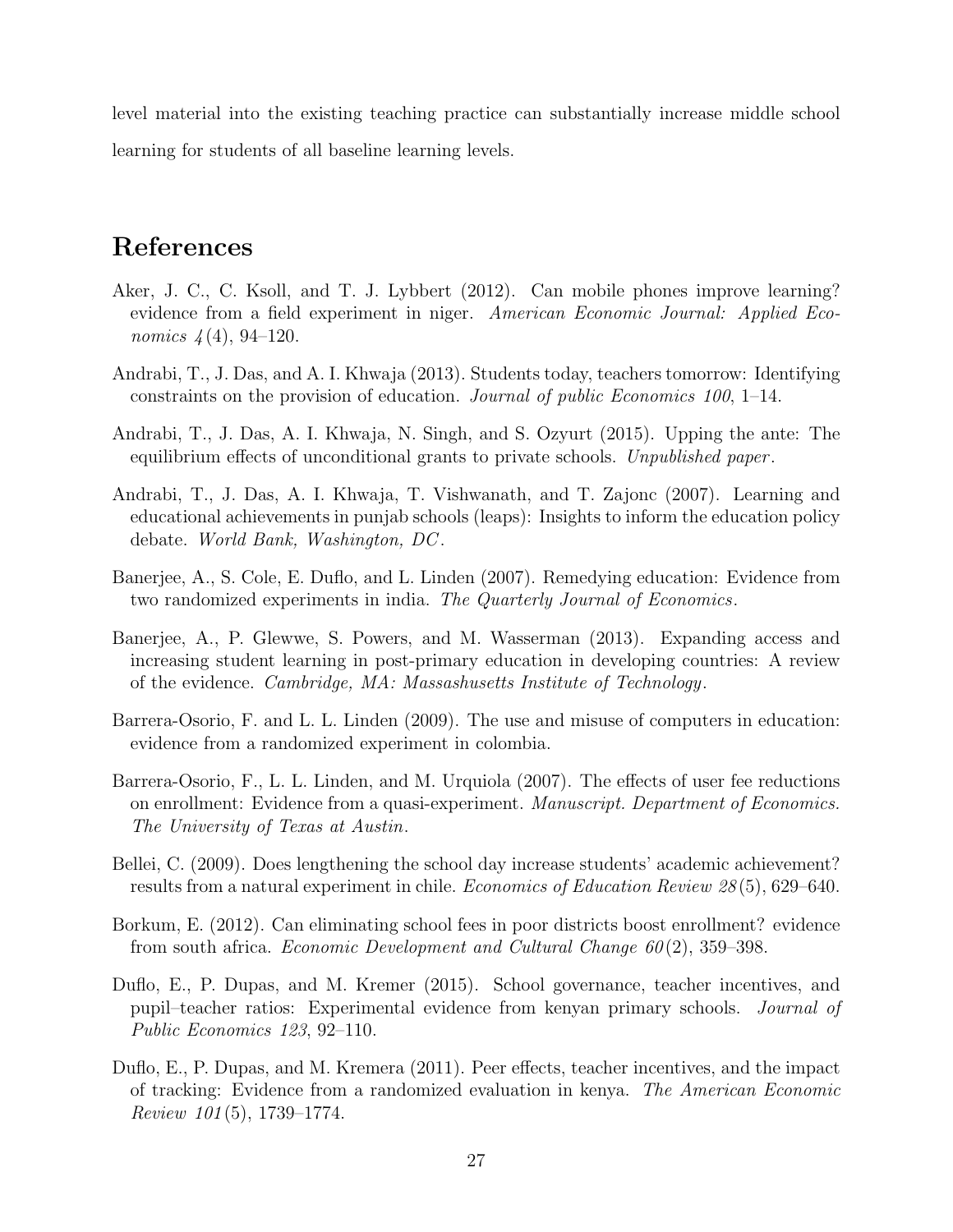- Glewwe, P. and K. Muralidharan (2016). Improving school education outcomes in developing countries: Evidence, knowledge gaps, and policy implications. In Handbook of Economics of Education, Volume 5, pp. 653–743. North Holland.
- He, F., L. Linden, and M. MacLeod (2008). How to teach english in india: Testing the relative productivity of instruction methods within the pratham english language education program. New York, United States: Columbia University. Mimeographed document.
- Jackson, C. K. (2010). Do students benefit from attending better schools? evidence from rule-based student assignments in trinidad and tobago. The Economic Journal 120 (549), 1399–1429.
- Lee, D. S. (2009). Training, wages, and sample selection: Estimating sharp bounds on treatment effects. The Review of Economic Studies  $76(3)$ , 1071–1102.
- Linden, L. L. (2008). Complement or substitute?: The effect of technology on student achievement in india.
- Lucas, A. M. and I. M. Mbiti (2014). Effects of school quality on student achievement: Discontinuity evidence from kenya. American Economic Journal: Applied Economics  $6(3)$ , 234–263.
- Lucas, A. M., P. J. McEwan, M. Ngware, and M. Oketch (2014). Improving early-grade literacy in east africa: Experimental evidence from kenya and uganda. *Journal of Policy* Analysis and Management 33 (4), 950–976.
- McEwan, P. J. (2015). Improving learning in primary schools of developing countries a metaanalysis of randomized experiments. Review of Educational Research 85 (3), 353–394.
- Muralidharan, K. (2013). Priorities for primary education policy in indias 12th five-year plan. In India Policy Forum, Volume 9, pp. 1–61. National Council of Applied Economic Research.
- Muralidharan, K., A. Singh, and A. J. Ganimian (2016). Disrupting education? experimental evidence on technology-aided instruction in india. Technical report, National Bureau of Economic Research.
- Newman, J., M. Pradham, L. B. Rawlings, G. Ridder, R. Coa, and J. L. Evia (2002). An impact evaluation of education, health, and water supply investments by the bolivian social investment fund. The World Bank Economic Review  $16(2)$ , 241–274.
- Pop-Eleches, C. and M. Urquiola (2013). Going to a better school: Effects and behavioral responses. The American Economic Review 103 (4), 1289–1324.
- Schultz, T. P. (2004). School subsidies for the poor: evaluating the mexican progresa poverty program. Journal of development Economics  $74(1)$ , 199–250.
- Solis, A. (2011). Credit constraints for higher education.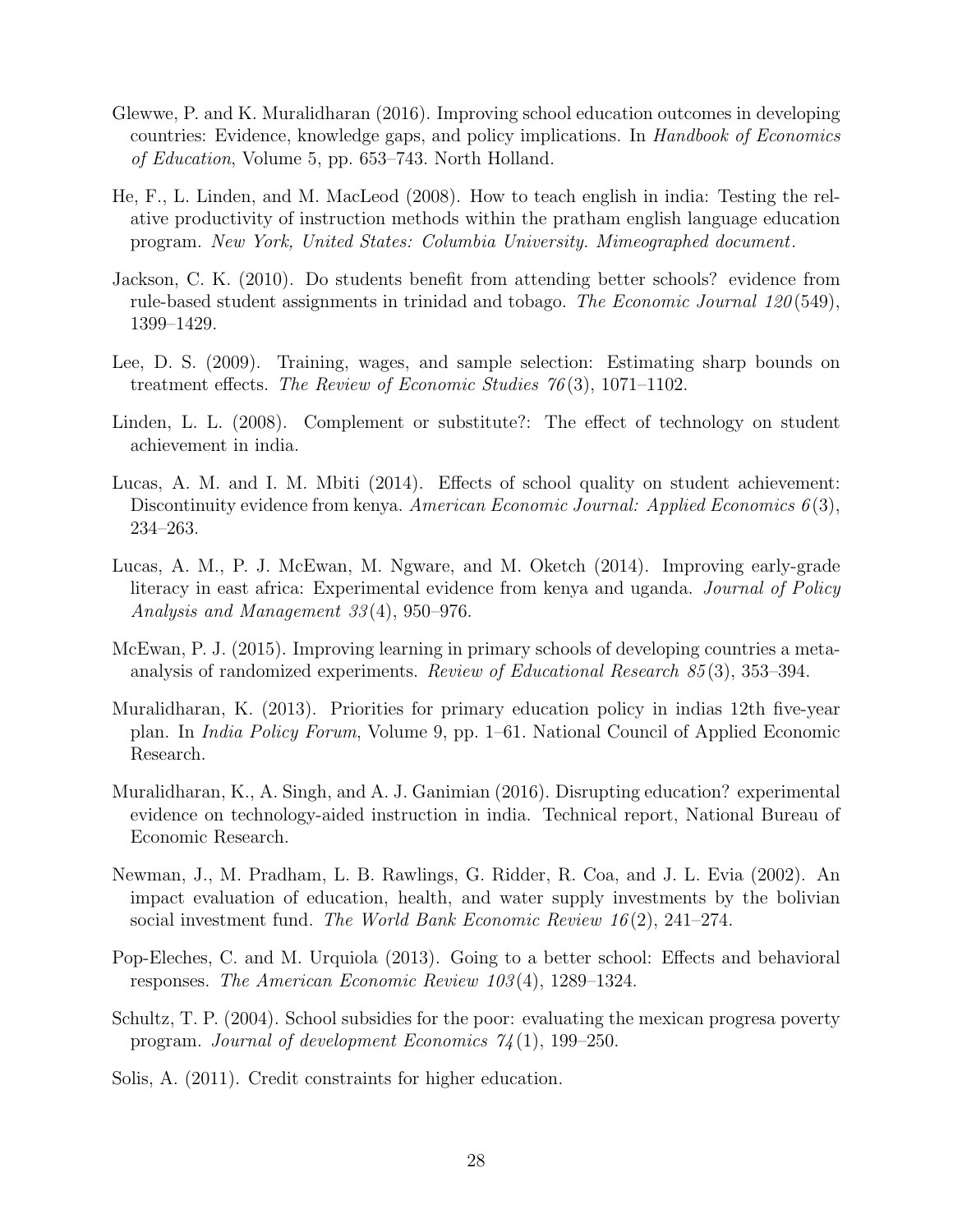Wydick, B., P. Glewwe, and L. Rutledge (2013). Does international child sponsorship work? a six-country study of impacts on adult life outcomes. Journal of Political Economy 121 (2), 393–436.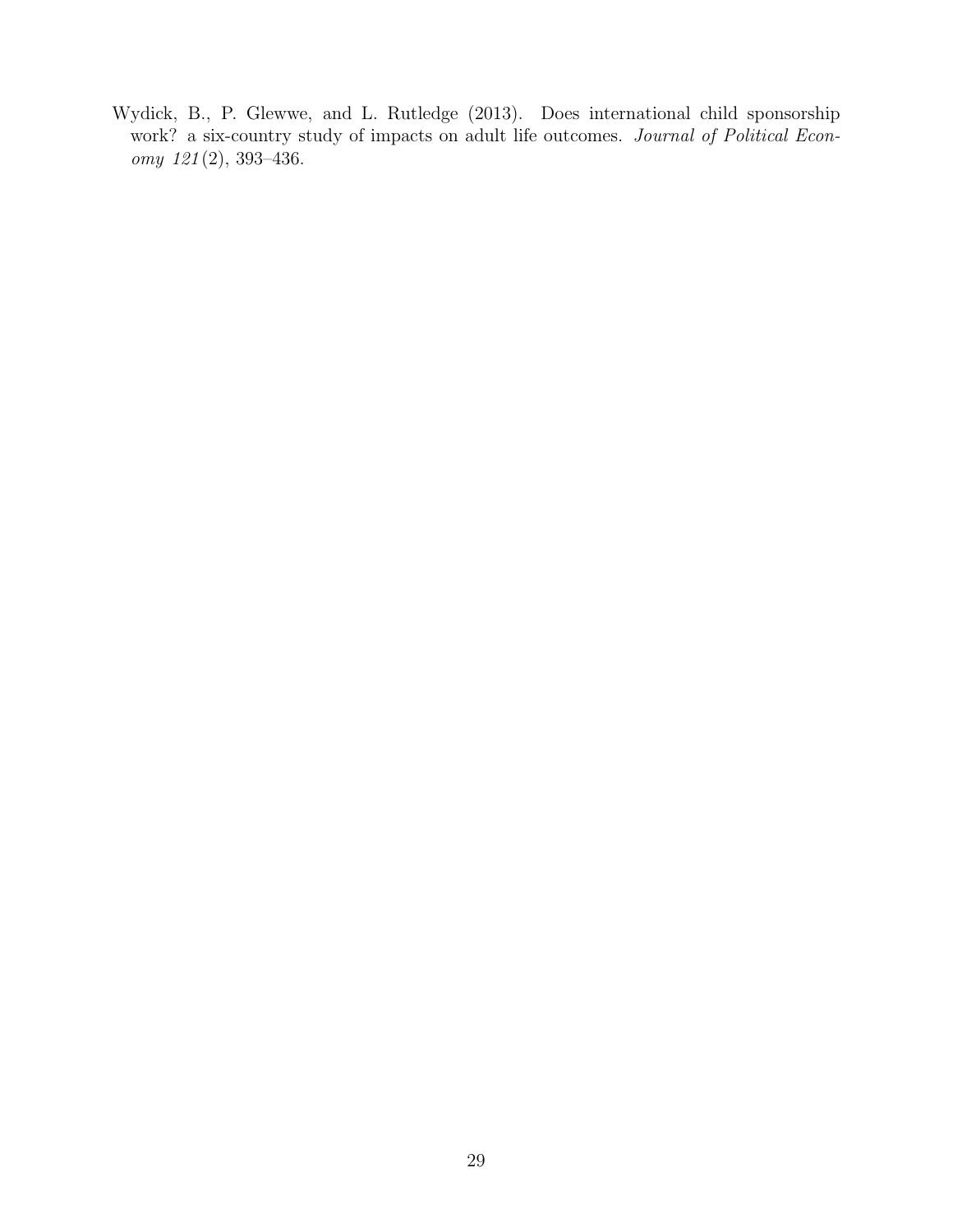

Figure 1: Monthly Content Use by Teachers

Notes: Based on data collected by tablets. Program was implemented in October.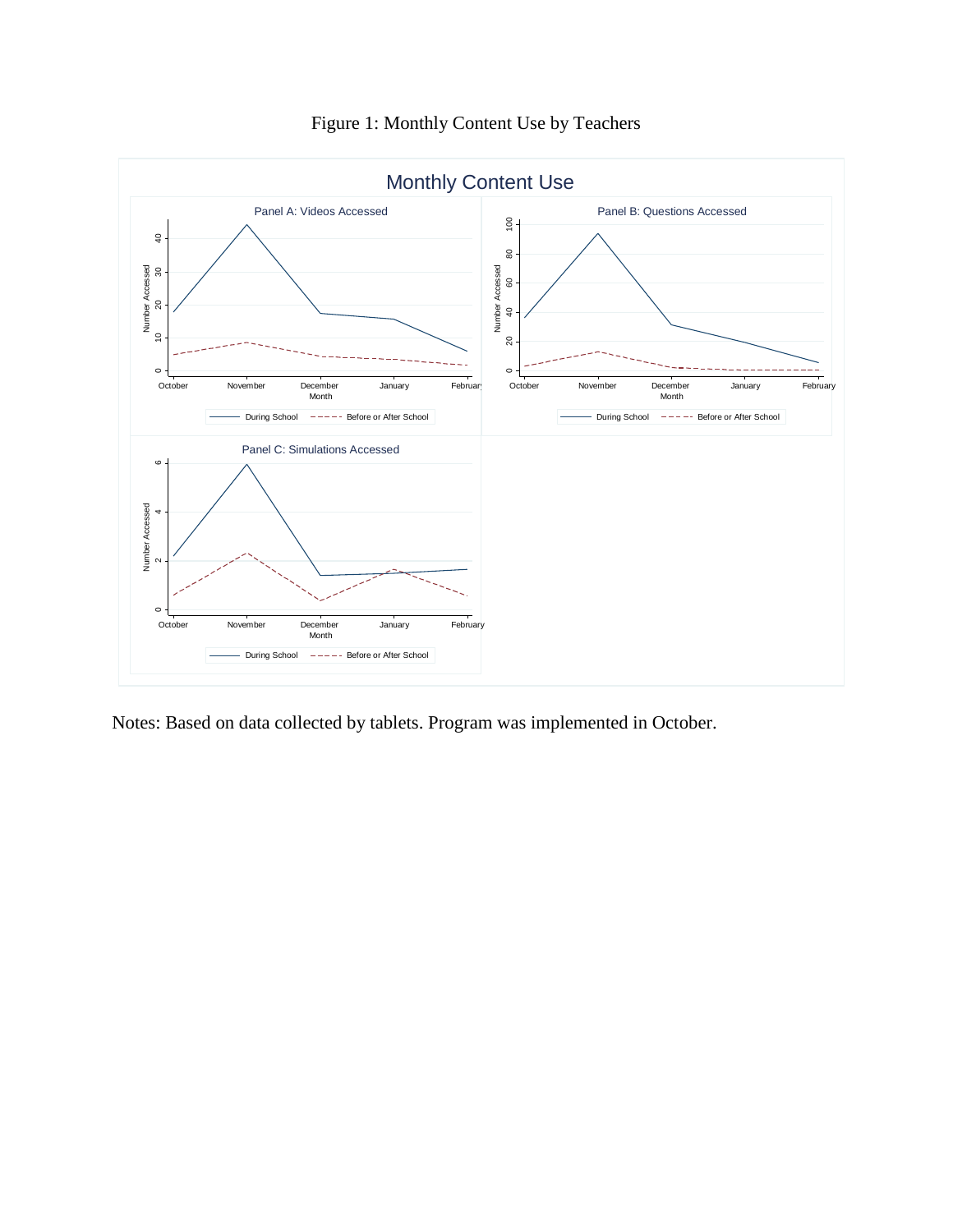|                                  | Treatment | Control    | <b>Difference</b><br>T-C |                                                                                                                                                                               | Treatment         | Control           | Difference<br>T-C      |
|----------------------------------|-----------|------------|--------------------------|-------------------------------------------------------------------------------------------------------------------------------------------------------------------------------|-------------------|-------------------|------------------------|
|                                  | (1)       | (2)        | (3)                      |                                                                                                                                                                               | (4)               | (5)               | (6)                    |
| Panel A: Student Characteristics |           |            |                          | Panel B: Teacher Characteristics                                                                                                                                              |                   |                   |                        |
| <b>Math Score</b>                | $-0.101$  | 0.107      | $-0.222$                 | Math Teacher Has a                                                                                                                                                            | 0.333             | 0.138             | $0.195*$               |
|                                  | (0.939)   | (1.055)    | (0.182)                  | <b>College Degree</b>                                                                                                                                                         | (0.479)           | (0.351)           | (0.109)                |
| <b>Science Score</b>             | 0.0230    | $-0.00802$ | 0.0466                   | Math Teacher Has                                                                                                                                                              | 0.500             | 0.655             | $-0.155$               |
|                                  | (0.981)   | (1.013)    | (0.165)                  | <b>Masters Degree</b>                                                                                                                                                         | (0.509)           | (0.484)           | (0.129)                |
| Household                        | 0.427     | 0.407      | 0.0195                   | Math Teacher Has a                                                                                                                                                            | 0.00              | 0.000             | 0.00                   |
| Computer                         | (0.495)   | (0.492)    | (0.0484)                 | PhD                                                                                                                                                                           | (0)               | (0)               | (0)                    |
| <b>Household Cell</b>            | 0.999     | 1.0000     | $-0.00133$               | Math Teacher Years                                                                                                                                                            | 12.14             | 14.62             | $-2.479$               |
| Phone                            | (0.0365)  | (0.000)    | (0.00131)                | of Experience                                                                                                                                                                 | (8.807)           | (9.666)           | (2.410)                |
| Use Technology                   | 0.372     | 0.292      | 0.0805                   | Science Teacher Has                                                                                                                                                           | 0.0667            | 0.138             | -0.0713                |
| to Study                         | (0.484)   | (0.455)    | (0.0552)                 | a College Degree                                                                                                                                                              | (0.254)           | (0.351)           | (0.0799)               |
| Days Absent Last                 | 1.495     | 1.167      | $0.327*$                 | Science Teacher Has                                                                                                                                                           | 0.900             | 0.759             | 0.141                  |
| Week                             | (2.409)   | (1.788)    | (0.173)                  | <b>Masters Degree</b>                                                                                                                                                         | (0.305)           | (0.435)           | (0.0982)               |
| <b>Take Tuitions</b>             | 0.457     | 0.473      | $-0.0151$                | Science Teacher Has                                                                                                                                                           | 0.00              | 0.0345            | $-0.0345$              |
| Outside of School                | (0.499)   | (0.500)    | (0.0542)                 | a PhD                                                                                                                                                                         | (0)               | (0.186)           | (0.0345)               |
| Hours Spent on                   | 1.612     | 1.527      | 0.0843                   | Science Teacher                                                                                                                                                               | 3.533             | 3.948             | $-0.415$               |
| Homework per                     | (0.982)   | (0.969)    | (0.112)                  | Years of Experience                                                                                                                                                           | (2.675)           | (3.878)           | (0.870)                |
| Work                             | 0.0319    | 0.0237     | 0.00821                  | Use Technology to                                                                                                                                                             | 0.581             | 0.596             | $-0.0158$              |
|                                  | (0.176)   | (0.152)    | (0.0128)                 | Prepare for Class                                                                                                                                                             | (0.497)           | (0.495)           | (0.106)                |
| <b>Parents Visit</b>             | 0.572     | 0.603      | $-0.0312$                | Use Technology in                                                                                                                                                             | 0.155             | 0.170             | $-0.0146$              |
| School                           | (0.495)   | (0.490)    | (0.0647)                 | Class                                                                                                                                                                         | (0.365)           | (0.379)           | (0.0687)               |
| <b>Expect to Attend</b>          | 0.616     | 0.625      | $-0.00949$               | Years of Teaching                                                                                                                                                             | 10.79             | 10.93             | $-0.140$               |
| College                          | (0.487)   | (0.484)    | (0.0567)                 | Experience                                                                                                                                                                    | (8.480)           | (9.365)           | (1.796)                |
| Number of                        | 3.949     | 3.803      | 0.147                    | Has an Advanced                                                                                                                                                               | 0.754             | 0.789             | $-0.0354$              |
| Siblings                         | (1.827)   | (1.765)    | (0.157)                  | Degree                                                                                                                                                                        | (0.434)           | (0.411)           | (0.0819)               |
| Age                              | 13.90     | 13.87      | 0.0266                   | Part of Any In-Service                                                                                                                                                        | 0.919             | 0.965             | $-0.0456$              |
|                                  | (1.237)   | (1.231)    | (0.102)                  | Training                                                                                                                                                                      | (0.275)           | (0.186)           | (0.0475)               |
| <b>Meat Cooked</b>               | 0.738     | 0.696      | 0.0417                   | <b>Holds Private Tutoring</b>                                                                                                                                                 | 0.113             | 0.0702            | 0.0427                 |
| (days per week)                  | (0.440)   | (0.460)    | (0.0393)                 | Sessions                                                                                                                                                                      | (0.319)           | (0.258)           | (0.0542)               |
| Number of                        | 1.036     | 0.970      | 0.0655                   | Performs other Official                                                                                                                                                       | 0.613             | 0.625             | $-0.0121$              |
| Motorbikes                       | (0.883)   | (0.864)    | (0.0703)                 | Duties                                                                                                                                                                        | (0.491)           | (0.489)           | (0.118)                |
| Number of Cars                   | 0.168     | 0.133      | 0.0342                   | <b>Number of Classes</b>                                                                                                                                                      | 36.00             | 32.70             | $3.298*$               |
|                                  | (0.460)   | (0.411)    | (0.0313)                 | Taught per Month                                                                                                                                                              | (7.071)           | (9.126)           | (1.907)                |
|                                  |           |            |                          | Extra Classes Per<br>Month                                                                                                                                                    | 3.871<br>(7.623)  | 2.545<br>(5.350)  | 1.326<br>(1.448)       |
|                                  |           |            |                          | Student Approach for<br>Help                                                                                                                                                  | 0.0492<br>(0.218) | 0.0526<br>(0.225) | $-0.00345$<br>(0.0473) |
|                                  |           |            |                          | Minutes per Day<br><b>Planning Lessons</b><br>Mates: Columns 1, 2, 4, 5; Standard deviations annear in parenthesis, Columns 3 and 6; Cluster-robust standard errors annear in | 40.32<br>(33.69)  | 33.51<br>(27.93)  | 6.814<br>(5.548)       |

Table 1: Summary Statistics - Student and Teachers

*Notes* : Columns 1, 2, 4, 5: Standard deviations appear in parenthesis. Columns 3 and 6: Cluster-robust standard errors appear in parenthesis.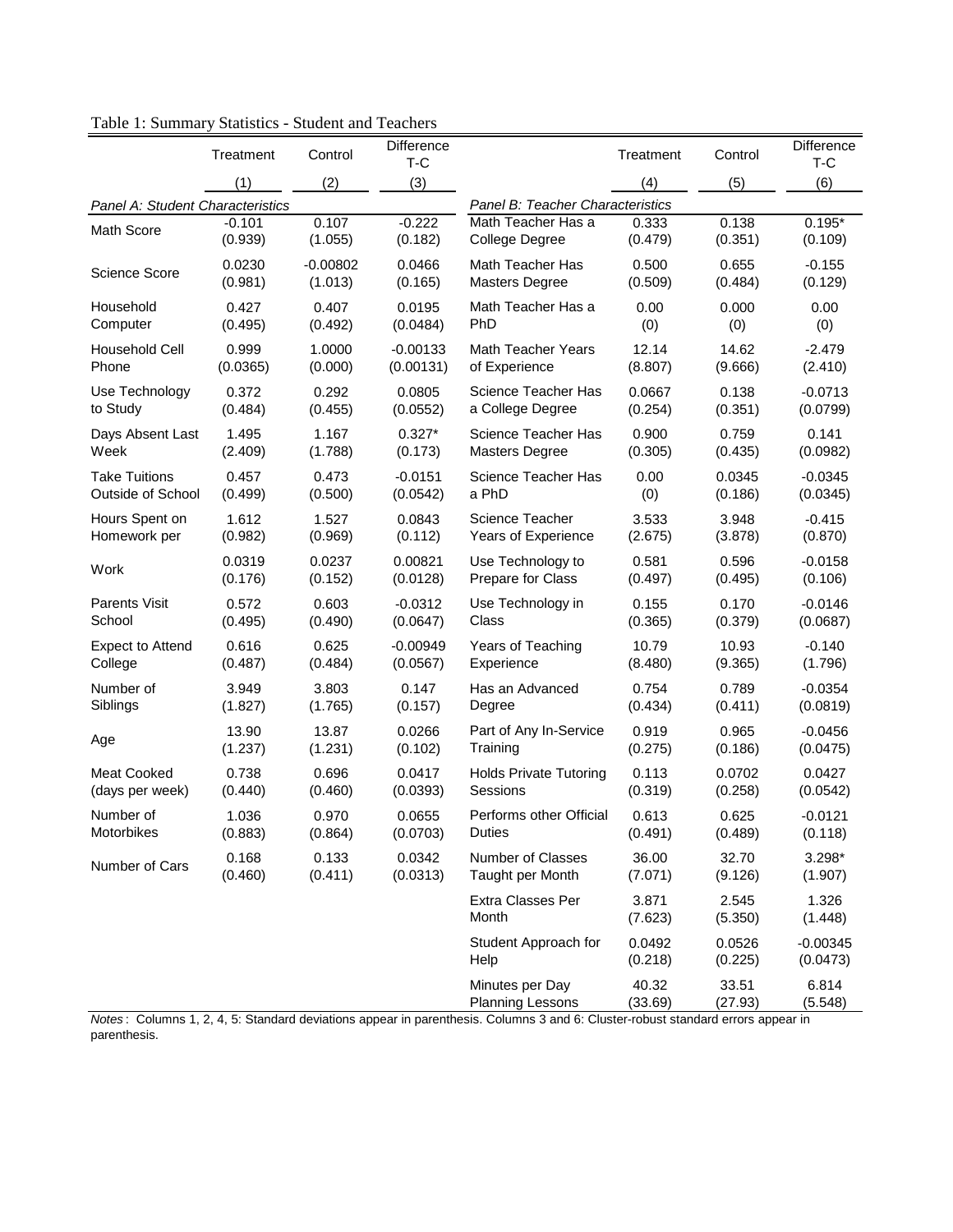|                                    | Treatment | Control   | <b>Difference</b><br>$T-C$ |
|------------------------------------|-----------|-----------|----------------------------|
|                                    | (1)       | (2)       | (3)                        |
| <b>Total Enrollment in Grade 8</b> | 63.10     | 63.21     | $-0.107$                   |
|                                    | (16.36)   | (13.52)   | (3.901)                    |
| Grade 8 Sections                   | 1.400     | 1.345     | 0.0552                     |
|                                    | (0.498)   | (0.484)   | (0.128)                    |
| Grade 8 Students Present           | 49.10     | 50.31     | $-1.210$                   |
|                                    | (15.33)   | (11.59)   | (3.531)                    |
| Average 2016 Math PEC              | $-0.0768$ | $-0.0201$ | $-0.057$                   |
| Score                              | (0.398)   | (0.596)   | (0.132)                    |
| Average 2016 Science PEC           | $-0.0341$ | 0.109     | $-0.143$                   |
| Score                              | (0.524)   | (0.412)   | (0.123)                    |
| School Has a Library               | 0.700     | 0.552     | 0.148                      |
|                                    | (0.466)   | (0.506)   | (0.127)                    |
| School Has a Playground            | 0.633     | 0.517     | 0.116                      |
|                                    | (0.490)   | (0.509)   | (0.130)                    |
| School Has a Computer Lab          | 0.900     | 1.000     | $-0.100*$                  |
|                                    | (0.305)   | (0)       | (0.0557)                   |
| School Principal Has               | 0.833     | 0.690     | 0.144                      |
| <b>Masters Degree</b>              | (0.379)   | (0.471)   | (0.111)                    |
| School Principal Has PhD           | 0.133     | 0.310     | $-0.177$                   |
|                                    | (0.346)   | (0.471)   | (0.108)                    |
| School Principal Years of          | 3.533     | 3.948     | $-0.415$                   |
| Experience                         | (2.675)   | (3.878)   | (0.870)                    |

Table 2: Summary Statistics - School Characteristics

*Notes* : Columns 1 and 2: Standard deviations appear in parenthesis. Column 3: Cluster-robust standard errors appear in parenthesis.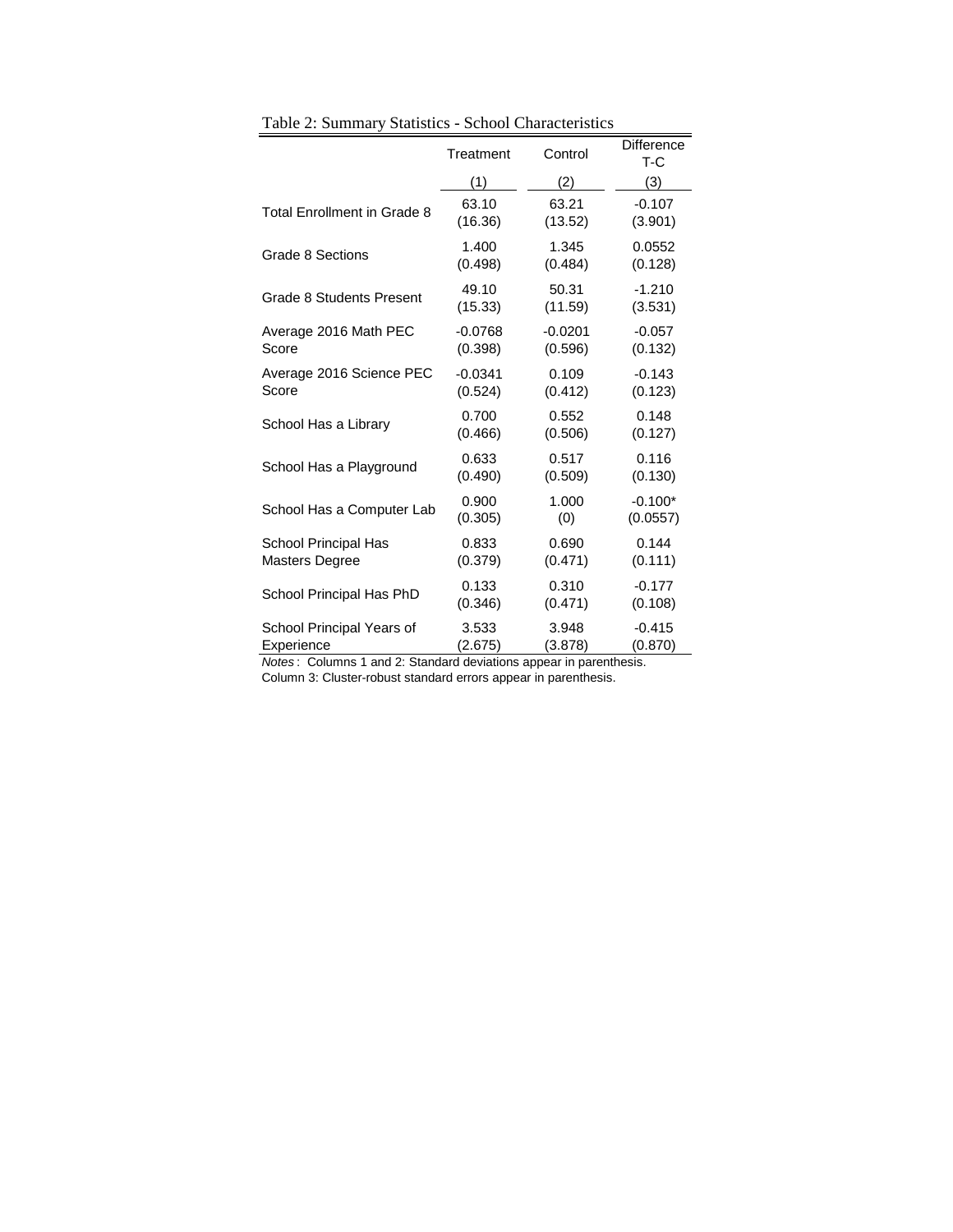|                                | <b>Standardized Test Score</b> |            |                     |  |  |
|--------------------------------|--------------------------------|------------|---------------------|--|--|
|                                | Math                           | Science    | Math $+$<br>Science |  |  |
|                                | (1)                            | '2١        | (3)                 |  |  |
| Panel A: Limited Controls      |                                |            |                     |  |  |
| Treatment                      | $0.185*$                       | $0.239*$   | $0.256*$            |  |  |
|                                | (0.109)                        | (0.141)    | (0.135)             |  |  |
| <b>Additional Controls</b>     |                                |            |                     |  |  |
| <b>Baseline Math Score</b>     | $0.190***$                     | $0.256***$ | $0.270***$          |  |  |
|                                | (0.0352)                       | (0.0510)   | (0.0458)            |  |  |
| <b>Baseline Science Score</b>  | $0.144***$                     | $0.117***$ | $0.162***$          |  |  |
|                                | (0.0344)                       | (0.0371)   | (0.0390)            |  |  |
| Observations                   | 2,622                          | 2,622      | 2,622               |  |  |
| R-Squared                      | 0.101                          | 0.090      | 0.133               |  |  |
| Panel B: School Level Controls |                                |            |                     |  |  |
| Treatment                      | $0.260**$                      | $0.274*$   | $0.326**$           |  |  |
|                                | (0.113)                        | (0.141)    | (0.132)             |  |  |
| <b>Additional Controls</b>     |                                |            |                     |  |  |
| <b>Baseline Math Score</b>     | $0.120***$                     | $0.145***$ | $0.161***$          |  |  |
|                                | (0.0409)                       | (0.0506)   | (0.0511)            |  |  |
| Baseline Science Score         | $0.110***$                     | 0.0889**   | $0.123***$          |  |  |
|                                | (0.0286)                       | (0.0402)   | (0.0340)            |  |  |
| Observations                   | 2,622                          | 2,622      | 2,622               |  |  |
| R-Squared                      | 0.167                          | 0.172      | 0.220               |  |  |
|                                |                                |            |                     |  |  |
| Average Control Group Change   | 0.21                           | 0.49       | 0.42                |  |  |

Table 3: Achievement Effects - Project-Specific Exams

*Notes* : Standard errors clustered at the school level appear in parenthesis. Includes all students who took the test at both baseline and endline. Panel A: strata and baseline test scores only. Panel B: controls in Panel A and baseline total enrollment, number of grade 8 sections, number of students present in grade 8, head teacher qualification and tenure, math and science teacher qualification, tenure and employment status; and dummy variables for computer lab, playground, and library.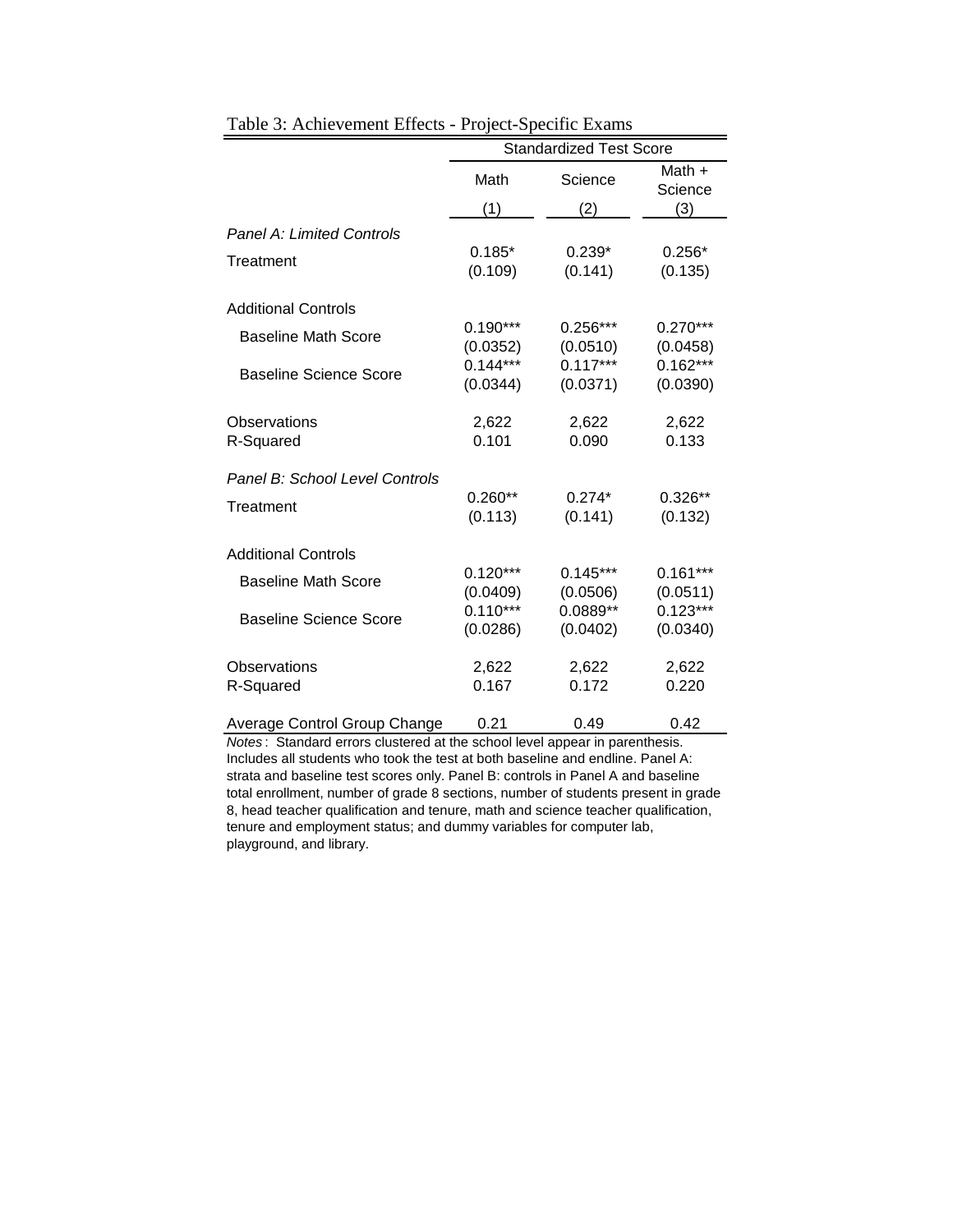|                                  | <b>Standardized Test Score</b> |                        |                        |                                  |                        |                          |  |
|----------------------------------|--------------------------------|------------------------|------------------------|----------------------------------|------------------------|--------------------------|--|
|                                  | Math                           | Science                | Math +<br>Science      | Other<br>Subject<br><b>Tests</b> | Overall<br>Average     | Pass                     |  |
|                                  | (1)                            | (2)                    | (3)                    | (4)                              | (5)                    | (6)                      |  |
| <b>Panel A: Limited Controls</b> |                                |                        |                        |                                  |                        |                          |  |
| Treatment                        | 0.155<br>(0.137)               | 0.187<br>(0.122)       | 0.191<br>(0.122)       | 0.052<br>(0.0922)                | 0.122<br>(0.104)       | 0.038<br>(0.0262)        |  |
| <b>Additional Controls</b>       |                                |                        |                        |                                  |                        |                          |  |
| <b>Baseline Math Score</b>       | $0.0941**$<br>(0.0404)         | $0.128***$<br>(0.0304) | $0.124***$<br>(0.0356) | $0.119***$<br>(0.0309)           | $0.129***$<br>(0.0328) | $0.0271***$<br>(0.00697) |  |
| <b>Baseline Science Score</b>    | 0.0323<br>(0.0472)             | 0.0526<br>(0.0315)     | 0.0473<br>(0.0385)     | $0.0676***$<br>(0.0250)          | $0.0626**$<br>(0.0298) | $0.00985*$<br>(0.00584)  |  |
| Observations<br>R-Squared        | 2,798<br>0.17                  | 2,798<br>0.22          | 2,798<br>0.23          | 2,798<br>0.21                    | 2,798<br>0.23          | 2,798<br>0.06            |  |
| Panel B: School Level Controls   |                                |                        |                        |                                  |                        |                          |  |
| Treatment                        | 0.176<br>(0.177)               | $0.333**$<br>(0.163)   | $0.283*$<br>(0.156)    | 0.143<br>(0.117)                 | 0.220<br>(0.139)       | $0.0686*$<br>(0.0359)    |  |
| <b>Additional Controls</b>       |                                |                        |                        |                                  |                        |                          |  |
| <b>Baseline Math Score</b>       | $0.114***$<br>(0.0357)         | $0.105***$<br>(0.0322) | $0.122***$<br>(0.0358) | $0.121***$<br>(0.0258)           | $0.130***$<br>(0.0306) | $0.0198***$<br>(0.00715) |  |
| <b>Baseline Science Score</b>    | 0.0499<br>(0.0322)             | 0.0199<br>(0.0285)     | 0.0392<br>(0.0298)     | $0.0573**$<br>(0.0239)           | $0.0527*$<br>(0.0267)  | 0.00468<br>(0.00637)     |  |
| Observations                     | 2,798                          | 2,798                  | 2,798                  | 2,798                            | 2,798                  | 2,798                    |  |
| R-Squared                        | 0.24                           | 0.27                   | 0.28                   | 0.25                             | 0.27                   | 0.12                     |  |
| Control Group Mean               |                                |                        |                        |                                  |                        | 0.90                     |  |

#### Table 4: Achievement Effects - Provincial Exam (PEC)

*Notes* : Standard errors clustered at the school level appear in parenthesis. Includes all students who took the baseline and PEC exams. Panel A: includes strata and school level prior year PEC scores as controls. Panel B: controls from Panel A and baseline total enrollment, number of grade 8 sections, number of students present in grade 8, head teacher qualification and tenure, math and science teacher qualification, tenure and employment status; and dummy variables for computer lab, playground, library.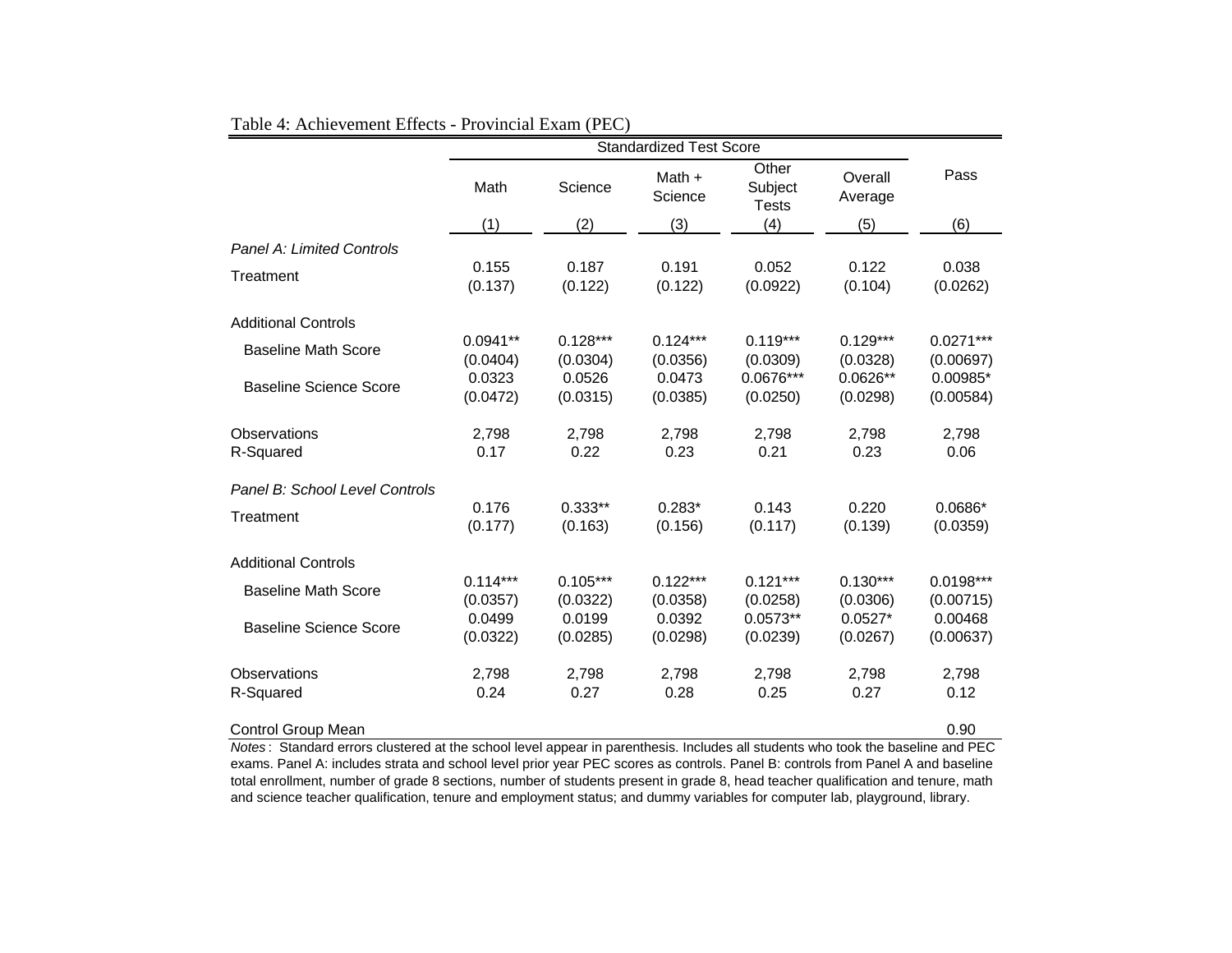## Table 5: Attendance and Grade Completion

|                                    |                        | <b>Students</b>        | <b>Teachers</b>               |                         |                       |                         |
|------------------------------------|------------------------|------------------------|-------------------------------|-------------------------|-----------------------|-------------------------|
|                                    | Present at Follow-up   |                        | Completed End of Year<br>Exam |                         | Present               |                         |
|                                    | (1)                    | (2)                    | (3)                           | (4)                     | (5)                   | (6)                     |
| Treatment                          | $0.0530**$<br>(0.0204) | $0.0540**$<br>(0.0203) | $-0.0181$<br>(0.0135)         | $-0.0169$<br>(0.0130)   | 0.00988*<br>(0.00579) | $0.0214**$<br>(0.0101)  |
| <b>Treatment X Baseline Score</b>  |                        | 0.0115<br>(0.0103)     |                               | $0.0149**$<br>(0.00653) |                       |                         |
| Treatment X Months of<br>Treatment |                        |                        |                               |                         |                       | $-0.00598$<br>(0.00366) |
| Observations                       | 2,999                  | 2,999                  | 2.999                         | 2,999                   | 274                   | 274                     |
| R-Squared                          | 0.02                   | 0.02                   | 0.01                          | 0.01                    | 0.26                  | 0.27                    |
| Control Group Mean                 | 0.85                   |                        | 0.93                          |                         | 0.94                  |                         |

*Notes* : Standard errors clustered at the school level appear in parenthesis. Additional controls: strata and baseline test scores, total enrollment, number of grade 8 sections, number of students present in grade 8, head teacher qualification and tenure, math and science teacher qualification, tenure and employment status; and dummy variables for computer lab, playground, and library. Columns 1-4: Includes all students who took the baseline test. Columns 5 and 6: the percent of all teacher present in the school during an unannounced spot check. Measured monthly.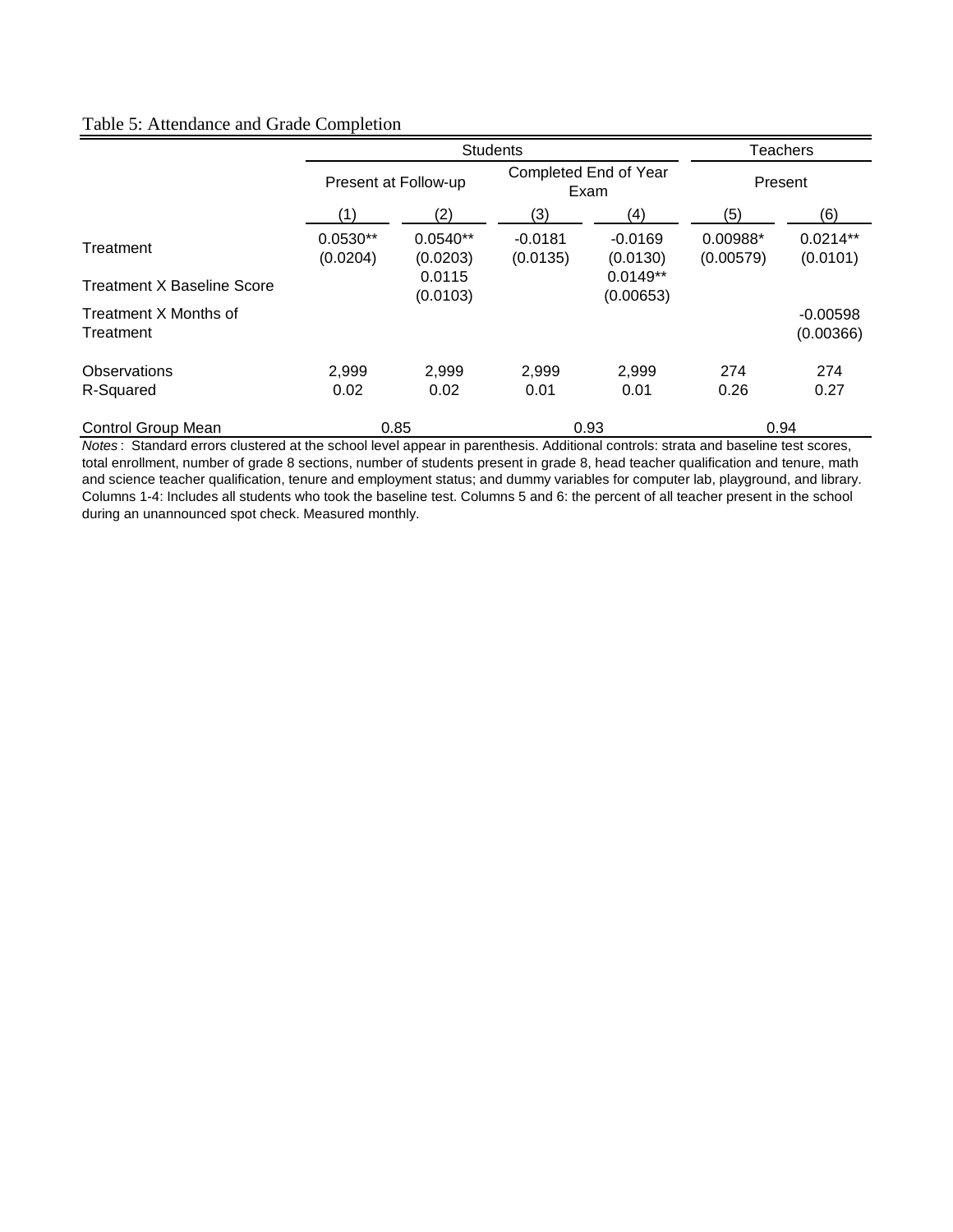|                           |                           | <b>Teacher Uses Technology</b> |                                |  |  |  |
|---------------------------|---------------------------|--------------------------------|--------------------------------|--|--|--|
|                           | To Prepare for<br>Lessons | In the Classroom               | service Trainings<br>This Year |  |  |  |
|                           | (1)                       | (2)                            | (3)                            |  |  |  |
| Treatment                 | $0.349***$<br>(0.0706)    | $0.782***$<br>(0.0677)         | $0.415***$<br>(0.118)          |  |  |  |
| Observations<br>R-Squared | 115<br>0.31               | 115<br>0.74                    | 115<br>0.35                    |  |  |  |
| Control Group Mean        | 0.60                      | 0.17                           | 3.62                           |  |  |  |

Table 6: Changes in Inputs - Technology and Training

*Notes* : Standard errors clustered at the school level appear in parenthesis. Additional controls: strata and baseline test scores, total enrollment, number of grade 8 sections, number of students present in grade 8, head teacher qualification and tenure, math and science teacher qualification, tenure and employment status; and dummy variables for computer lab, playground, and library. Includes all teachers surveyed at baseline and follow-up. Linear probability models.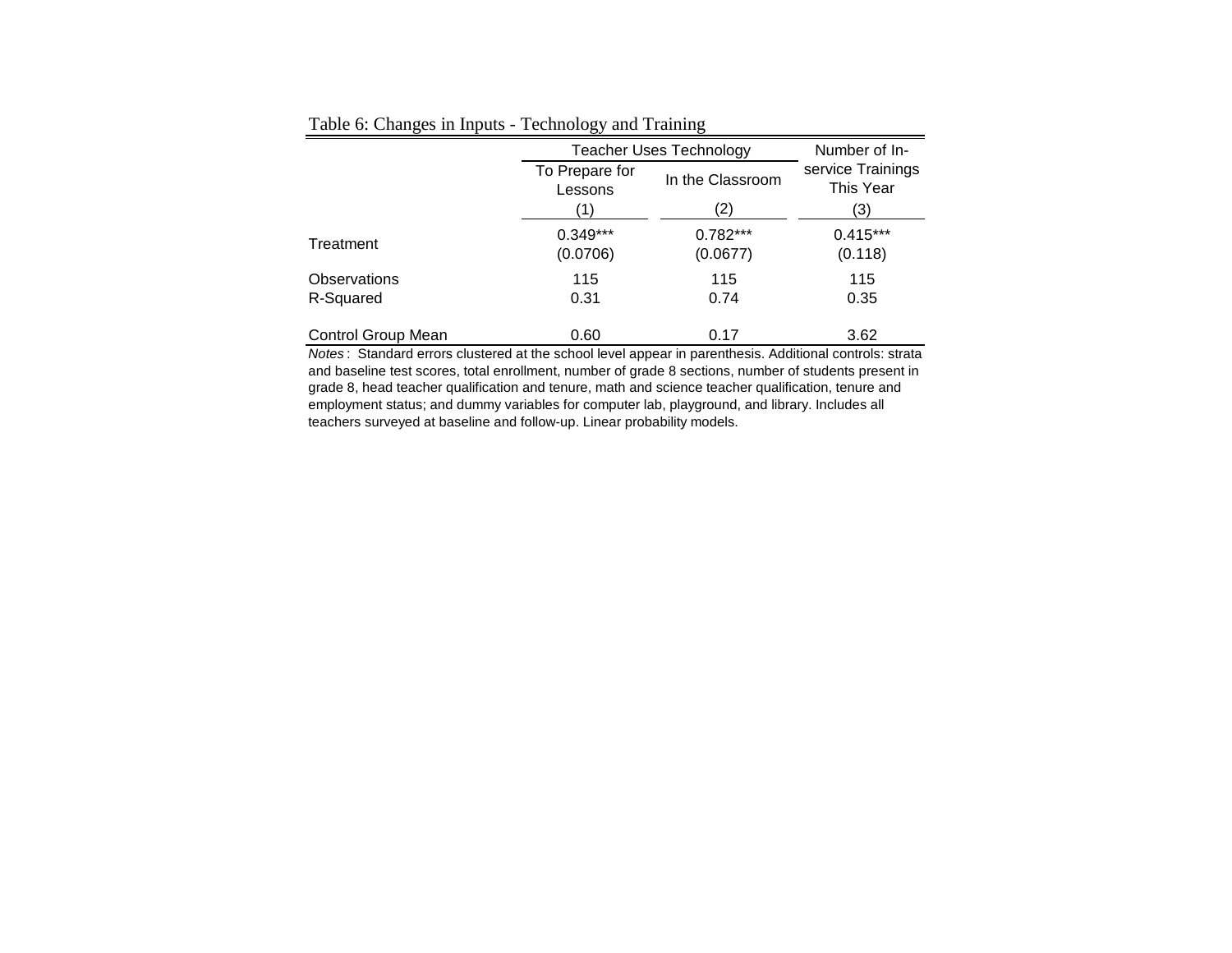## Table 7: Other Changes in Teacher Inputs

|                           | Minutes Spent<br>per Day<br>Planning<br>Lessons | <b>Holds Private</b><br>Tutoring<br>Sessions | Number of<br>Regular<br><b>Classes</b><br>Taught per<br>Week | Number of<br><b>Extra Classes</b><br>per Month to<br>Cover<br>Syllabus | <b>Students</b><br>Approach<br>Teacher for<br><b>Help During</b><br>the School<br>Day | Performs<br>Official Non-<br>teaching<br><b>Duties</b> |
|---------------------------|-------------------------------------------------|----------------------------------------------|--------------------------------------------------------------|------------------------------------------------------------------------|---------------------------------------------------------------------------------------|--------------------------------------------------------|
|                           | '1)                                             | (2)                                          | (3)                                                          | (4)                                                                    | (5)                                                                                   | (6)                                                    |
| Treatment                 | 10.98*<br>(5.926)                               | 0.0729<br>(0.0600)                           | $-0.828$<br>(1.431)                                          | 1.268<br>(1.429)                                                       | $0.174*$<br>(0.101)                                                                   | 0.0270<br>(0.0930)                                     |
| Observations              | 115                                             | 115                                          | 115                                                          | 115                                                                    | 115                                                                                   | 115                                                    |
| R-Squared                 | 0.23                                            | 0.27                                         | 0.41                                                         | 0.21                                                                   | 0.12                                                                                  | 0.31                                                   |
| <b>Control Group Mean</b> | 34.15                                           | 0.076                                        | 33.19                                                        | 2.75                                                                   | 0.45                                                                                  | 0.63                                                   |

*Notes* : Standard errors clustered at the school level appear in parenthesis. Additional controls: strata and baseline test scores, total enrollment, number of grade 8 sections, number of students present in grade 8, head teacher qualification and tenure, math and science teacher qualification, tenure and employment status; and dummy variables for computer lab, playground, and library.Includes all teachers surveyed at baseline and follow-up. Columns 1, 2, 5, and 6: Linear probability models.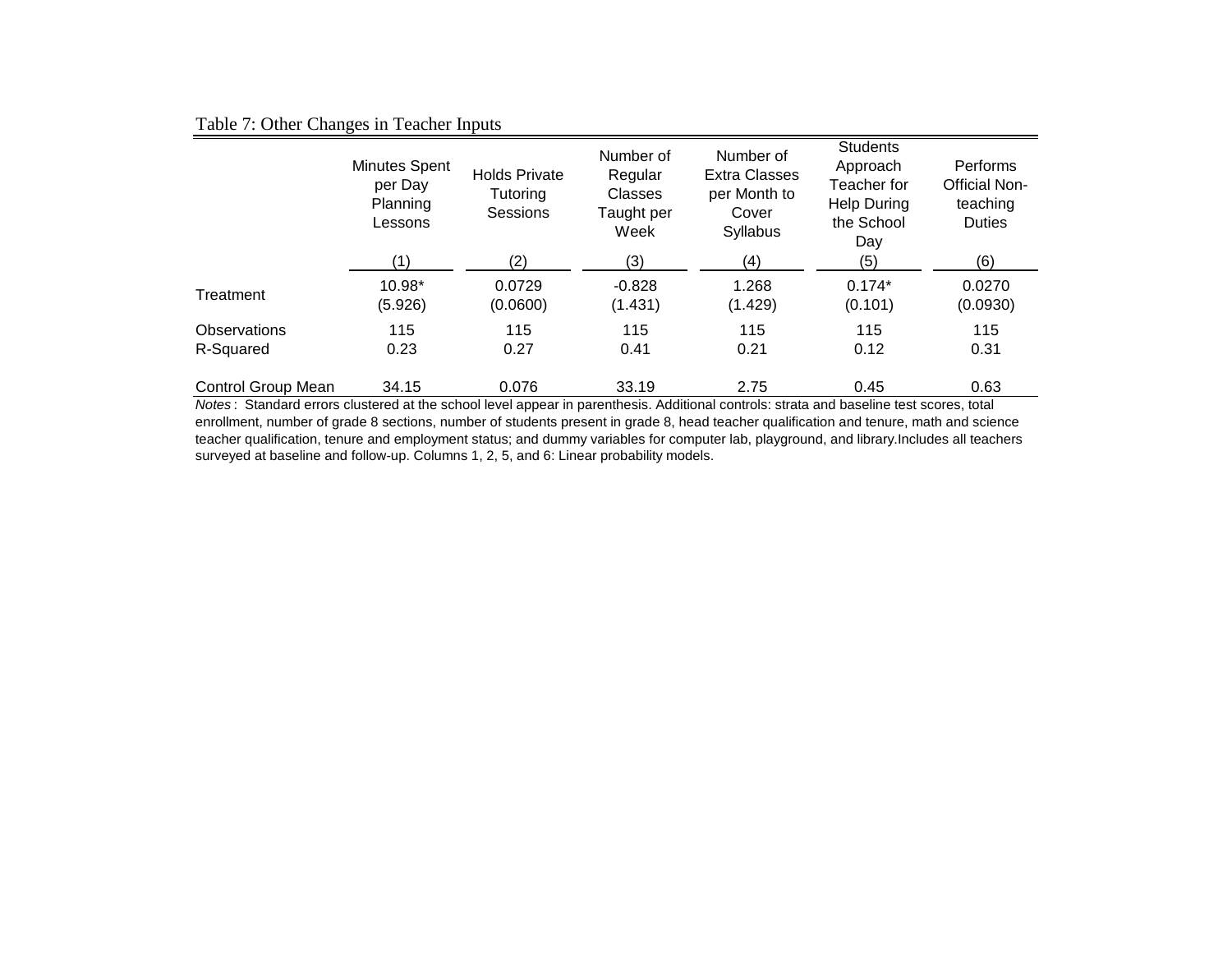|                           | Use<br>Technological<br>Study Aid at<br>Home | <b>Time Spent</b><br>Studying<br>(minutes per<br>day) | Number of<br>Days Absent<br>in the Last<br>Week | Receive Out<br>of School<br>Tutoring | <b>Parents Visit</b><br>School to<br>Meet with<br>Teacher | Expect to<br>Attend<br><b>University</b> |
|---------------------------|----------------------------------------------|-------------------------------------------------------|-------------------------------------------------|--------------------------------------|-----------------------------------------------------------|------------------------------------------|
|                           | (1)                                          | (2)                                                   | (3)                                             | (4)                                  | (5)                                                       | (6)                                      |
| Treatment                 | 0.0416<br>(0.0344)                           | 2.477<br>(4.226)                                      | $-0.118$<br>(0.0765)                            | $-0.0206$<br>(0.0307)                | 0.0801<br>(0.0486)                                        | 0.0427<br>(0.0448)                       |
| Observations<br>R-Squared | 1,270<br>0.107                               | 1,249<br>0.172                                        | 1,270<br>0.081                                  | 1,270<br>0.373                       | 1,270<br>0.234                                            | 1,270<br>0.230                           |
| <b>Baseline Mean</b>      | 0.29                                         | 97.49                                                 | 1.17                                            | 0.47                                 | 0.60                                                      | 0.63                                     |

Table 8: Student and Household Inputs and Outcomes

*Notes* : Standard errors clustered at the school level appear in parenthesis. Additional controls: Additional controls: strata and baseline test scores, total enrollment, number of grade 8 sections, number of students present in grade 8, head teacher qualification and tenure, math and science teacher qualification, tenure and employment status; and dummy variables for computer lab, playground, and library. Students who completed endline survey. Columns 1, 4-7: Linear probability models.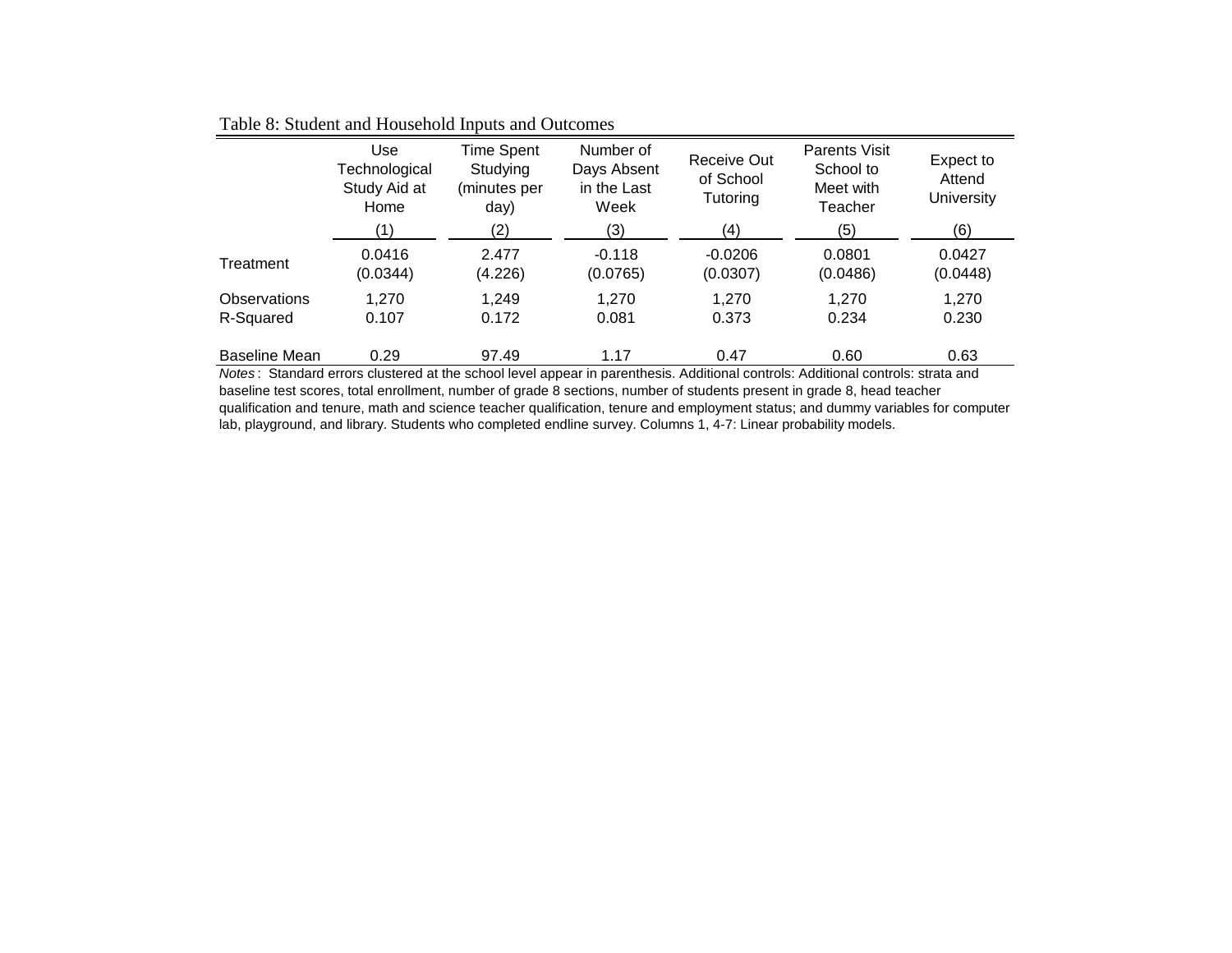|                              | <b>Standardized Test Score</b> |                       |                        |  |  |  |
|------------------------------|--------------------------------|-----------------------|------------------------|--|--|--|
|                              | Math                           | Science               | Math +<br>Science      |  |  |  |
|                              | (1)                            | (2)                   | (3)                    |  |  |  |
| Treatment                    | $0.273**$<br>(0.134)           | 0.184<br>(0.148)      | $0.286*$<br>(0.152)    |  |  |  |
| <b>Additional Controls</b>   |                                |                       |                        |  |  |  |
| <b>Baseline Math Score</b>   | $0.0872**$<br>(0.0352)         | $0.0842*$<br>(0.0452) | $0.105**$<br>(0.0445)  |  |  |  |
| Baseline Science Score       | $0.109***$<br>(0.0231)         | 0.0871***<br>(0.0325) | $0.121***$<br>(0.0254) |  |  |  |
| Observations<br>R-Squared    | 2,622<br>0.22                  | 2,622<br>0.25         | 2,622<br>0.30          |  |  |  |
| Average Control Group Change | 0.21                           | 0.49                  | 0.42                   |  |  |  |

Table 9: Achievement Effects, Net of Other Teacher Effort Changes

*Notes* : Standard errors clustered at the school level appear in parenthesis. Includes all students who took the test at both baseline and endline. Additional controls: Additional controls: strata and baseline test scores, total enrollment, number of grade 8 sections, number of students present in grade 8, head teacher qualification and tenure, math and science teacher qualification, tenure and employment status; and dummy variables for computer lab, playground, and library.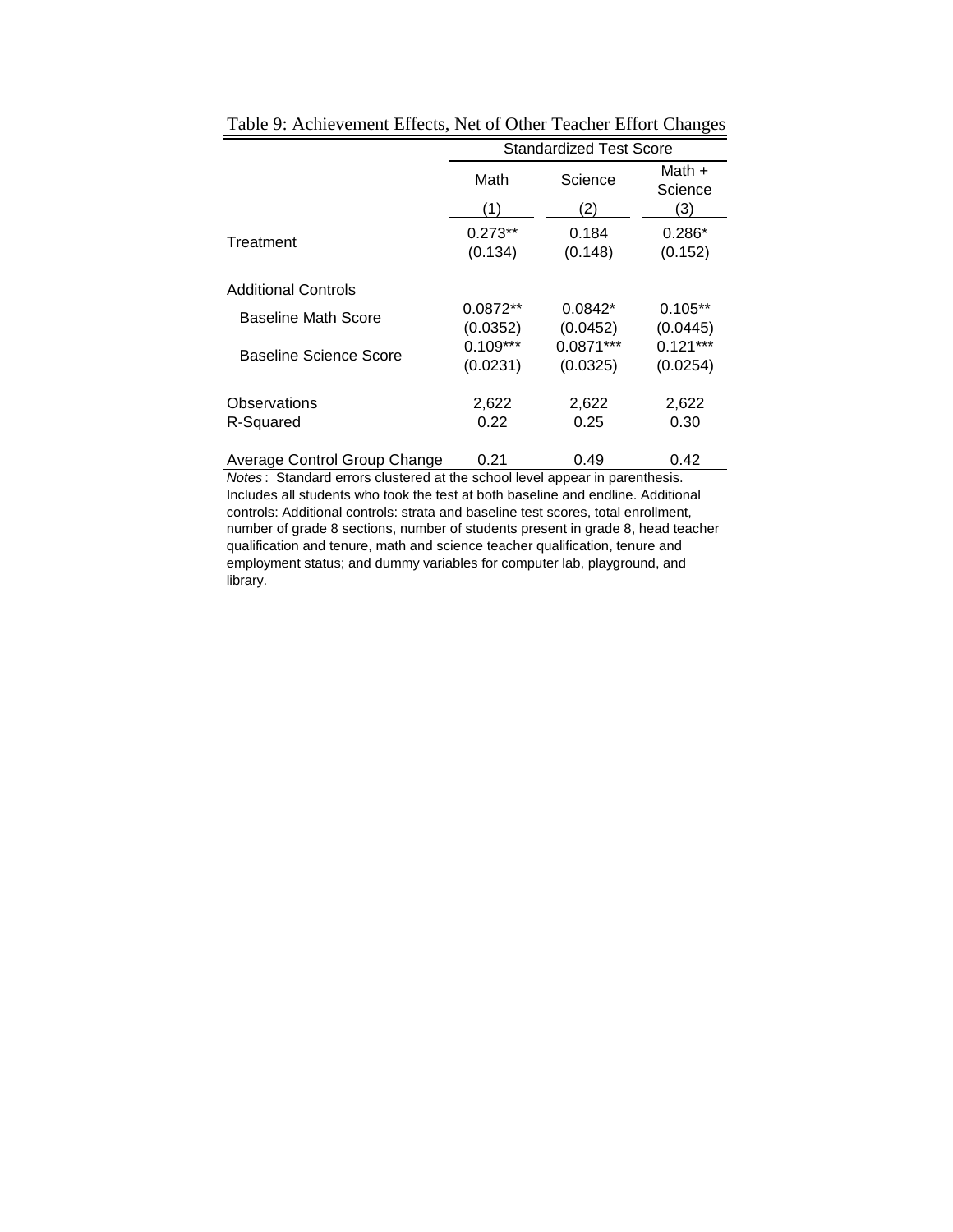|                                                                  | <b>Standardized Test Score</b> |                       |                       |                      |                      |                      |                   |  |
|------------------------------------------------------------------|--------------------------------|-----------------------|-----------------------|----------------------|----------------------|----------------------|-------------------|--|
|                                                                  |                                | <b>Project Exams</b>  |                       | <b>PEC Exams</b>     |                      |                      |                   |  |
|                                                                  | Math                           | Science               | Math +<br>Science     | Math                 | Science              | Math +<br>Science    | Overall<br>Score  |  |
|                                                                  | (1)                            | (2)                   | (3)                   | (4)                  | (5)                  | (6)                  | (7)               |  |
| Panel A: By Baseline Test Score                                  |                                |                       |                       |                      |                      |                      |                   |  |
| Treatment                                                        | $0.254**$<br>(0.116)           | $0.269*$<br>(0.143)   | $0.319**$<br>(0.135)  | 0.182<br>(0.180)     | $0.339**$<br>(0.164) | $0.290*$<br>(0.158)  | 0.227<br>(0.140)  |  |
| <b>Treatment X Baseline Score</b>                                | $-0.0586$<br>(0.0803)          | $-0.0435$<br>(0.0897) | $-0.0645$<br>(0.0966) | 0.0846<br>(0.0871)   | 0.0916<br>(0.0740)   | 0.0985<br>(0.0801)   | 0.102<br>(0.0692) |  |
| <b>Observations</b><br>R-Squared                                 | 2,622<br>0.17                  | 2,622<br>0.17         | 2,622<br>0.22         | 2,798<br>0.24        | 2,798<br>0.27        | 2,798<br>0.28        | 2,798<br>0.27     |  |
| Panel B: By School Gender                                        |                                |                       |                       |                      |                      |                      |                   |  |
| Treatment                                                        | 0.398***<br>(0.137)            | 0.321<br>(0.195)      | $0.446***$<br>(0.165) | $-0.0851$<br>(0.233) | 0.105<br>(0.194)     | 0.00993<br>(0.207)   | 0.0928<br>(0.201) |  |
| <b>Treatment X Female School</b>                                 | $-0.259$<br>(0.259)            | $-0.0875$<br>(0.337)  | $-0.227$<br>(0.314)   | 0.498<br>(0.320)     | $0.435*$<br>(0.233)  | $0.522**$<br>(0.229) | 0.242<br>(0.226)  |  |
| Observations<br>R-Squared                                        | 2,622<br>0.17                  | 2,622<br>0.17         | 2,622<br>0.22         | 2,798<br>0.25        | 2,798<br>0.276       | 2,798<br>0.289       | 2,798<br>0.272    |  |
| F-test of coefficients on Treatment + Treament X Female School=0 | 0.48                           | 0.34                  | 0.35                  | 0.12                 | 0.01                 | 0.01                 |                   |  |
| p-value<br>Average Control Group Change                          | 0.21                           | 0.49                  | 0.42                  |                      |                      |                      | 0.04              |  |

## Table 10: Achievement Effects - Heterogeneous Effects

*Notes* : Standard errors clustered at the school level appear in parenthesis. Includes all students who took the test at both baseline and endline. Additional controls: Additional controls: strata and baseline test scores, total enrollment, number of grade 8 sections, number of students present in grade 8, head teacher qualification and tenure, math and science teacher qualification, tenure and employment status; and dummy variables for computer lab, playground, and library.